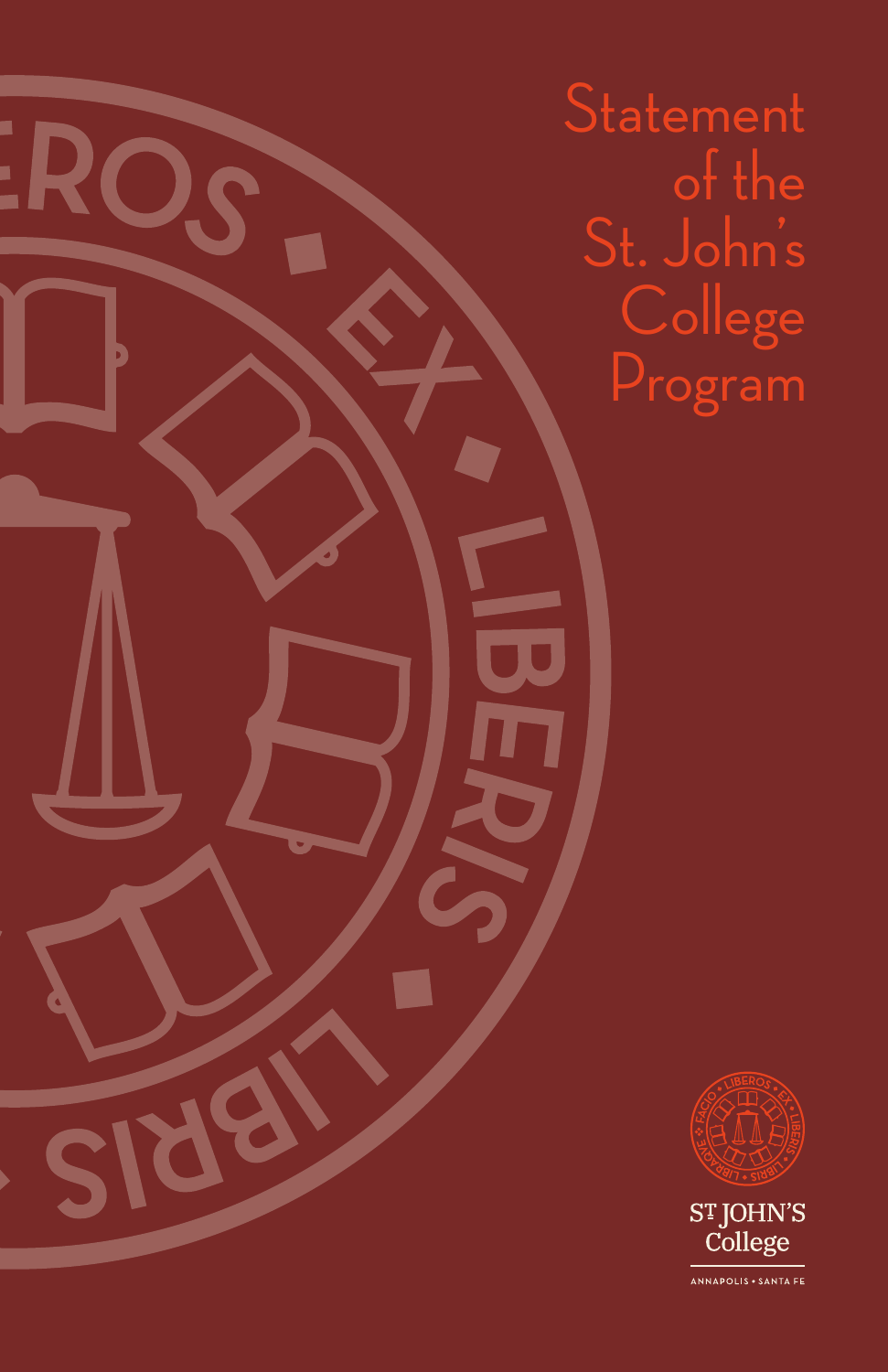Annapolis, Maryland

Founded as King William's School in 1696 and chartered as St. John's College in 1784, the college is co-educational and has no religious affiliation. St. John's College does not discriminate on the basis of race, sex, color, national or ethnic origin, age, religion, disability, marital status, sexual orientation, gender identity and expression, genetic information, or other legally protected classification in the administration of any of its programs and activities or with respect to admission or employment. Academic facilities and most residence halls are accessible to persons with physical disabilities.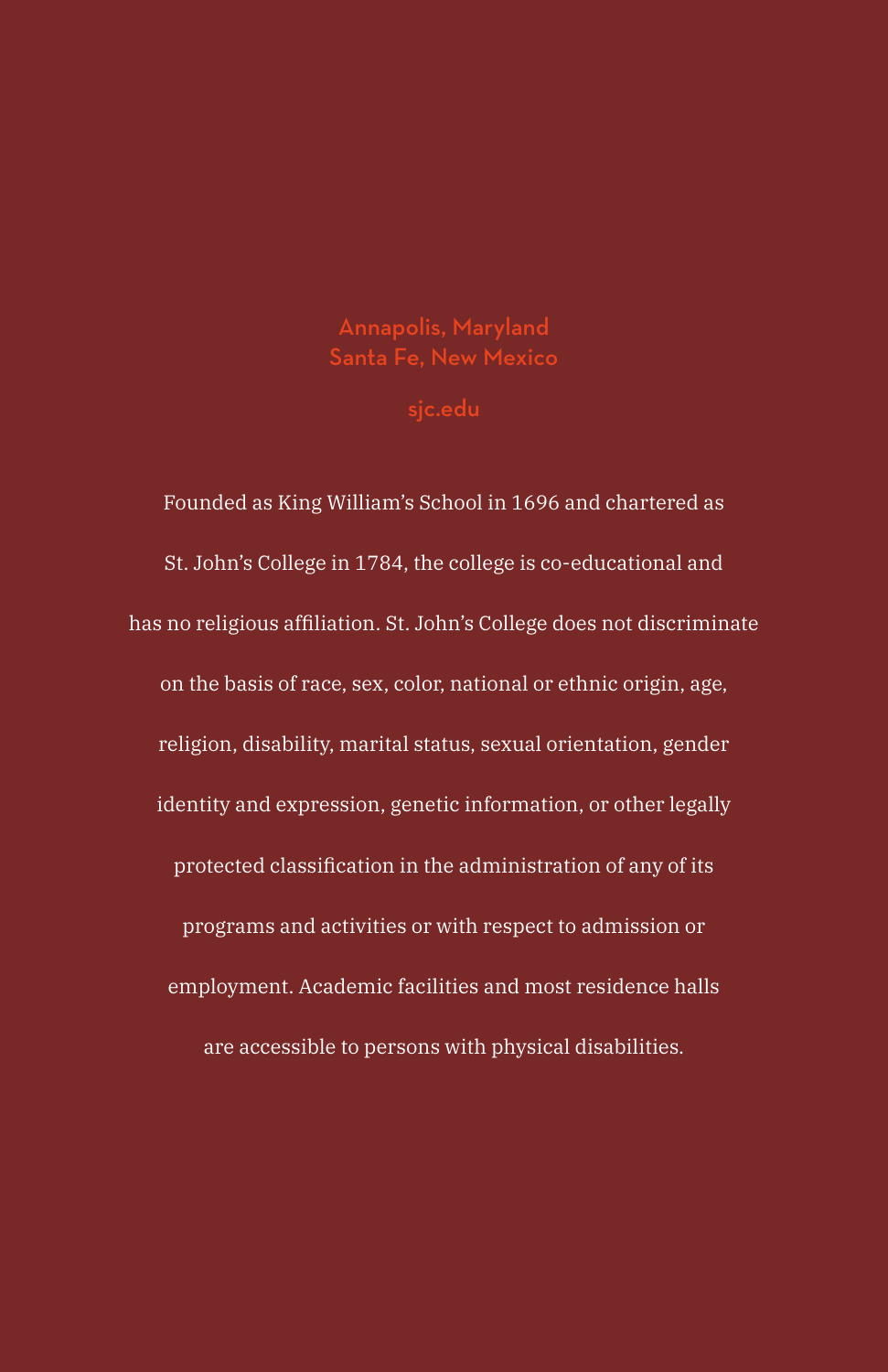# **TABLE OF CONTENTS**

- Introduction
- Seminar
- Preceptorial
- Tutorials
- Laboratory
- Formal Lecture
- St. John's List of Great Books
- The List of Authors by Subject Matter
- Tutors
- Schedules
- Essays and Examinations
- Academic Standing
- Degree of Bachelor of Arts
- Graduate Institute in Liberal Education
- Degree of Master of Arts in Liberal Arts
- Degree of Master of Arts in Eastern Classics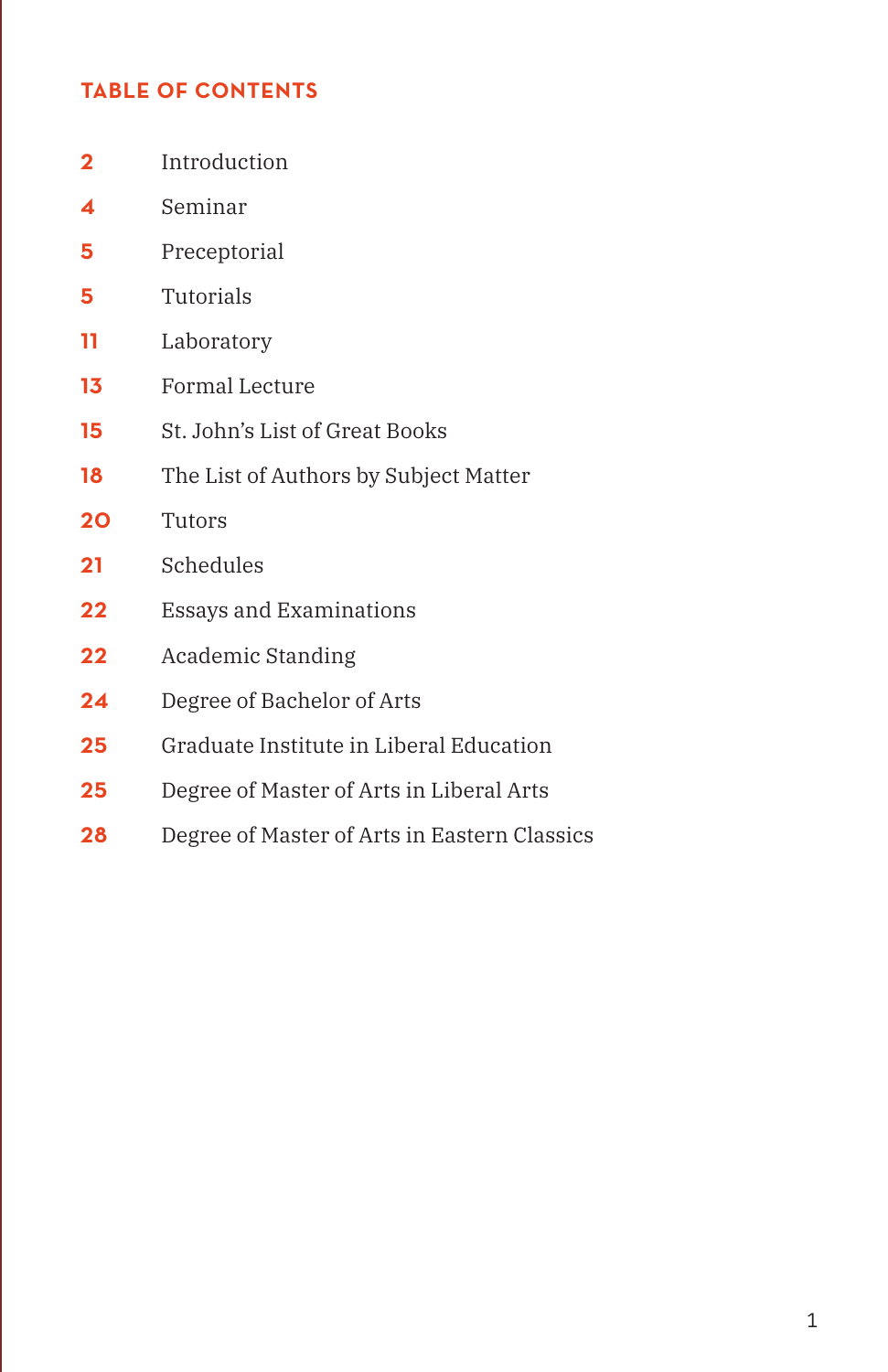#### **INTRODUCTION**

St. John's College is a community dedicated to liberal education. Liberally educated persons, the college believes, acquire a lifelong commitment to the pursuit of fundamental knowledge and to the search for unifying ideas. They are intelligently and critically appreciative of their common heritage and conscious of their social and moral obligations. They are well-equipped to master the specific skills of any calling, and they possess the means and the will to become free and responsible citizens.

St. John's College is persuaded that a genuine liberal education requires the study of great books—texts of words, symbols, notes, and pictures—because they are both timeless and timely. These books are the most important teachers. They illuminate the persisting questions of human existence and they bear directly on the problems we face today. They express most originally, and often most perfectly, the ideas by which contemporary life is knowingly or unknowingly governed. Their authors can speak to us almost as freshly as when they spoke for the first time, for what they have to tell us is not of merely academic concern, nor is it remote from our true interests. They change our minds, move our hearts, and touch our spirits.

The books speak to us in more than one way. In raising the persisting human questions, they lend themselves to different interpretations that reveal a variety of independent and yet complementary meanings. And while seeking the truth, they please us as works of art with a clarity and a beauty that reflect their intrinsic intelligibility. They are, therefore, properly called great, whether they are epic poems or political treatises, and whether their subject matter is

scientific, historical, or philosophical. They are also linked together, for each of them is introduced, supported, or criticized by the others. In that sense they converse with each other, and they draw the readers to take part, within the limits of their abilities, in a large and continuing conversation.

This conversation, however, is unavoidably one-sided. The books can only repeat what they have to say, without furnishing the clarifications that we desire. To overcome this limitation is the goal of the St. John's seminar. Here a number of students of varied backgrounds, faced with a text that may present unfamiliar thoughts, attempt to discuss it reasonably. It is presupposed that the students are willing to submit their opinions to one another's questions. The demands of the individual and those of the group are in continuous interplay, setting limits within which the discussion moves with the utmost possible freedom. The discussion may concern itself primarily with trying to establish the meaning of a poem or the validity of an argument. It may concern itself with more general or with very contemporary questions that thrust themselves forward. The students bring to the seminar the assumptions they have derived from their experience in the contemporary world. Through discussion they acquire a new perspective, which enables them to recognize both the sameness of a recurrent problem and the variety of its historical manifestations.

Principally, however, the aim is to ascertain not how things were, but how things are—to help students gain understanding and make reasonable decisions in whatever circumstances they face. And it is the ultimate aim of the Program that the habits of thought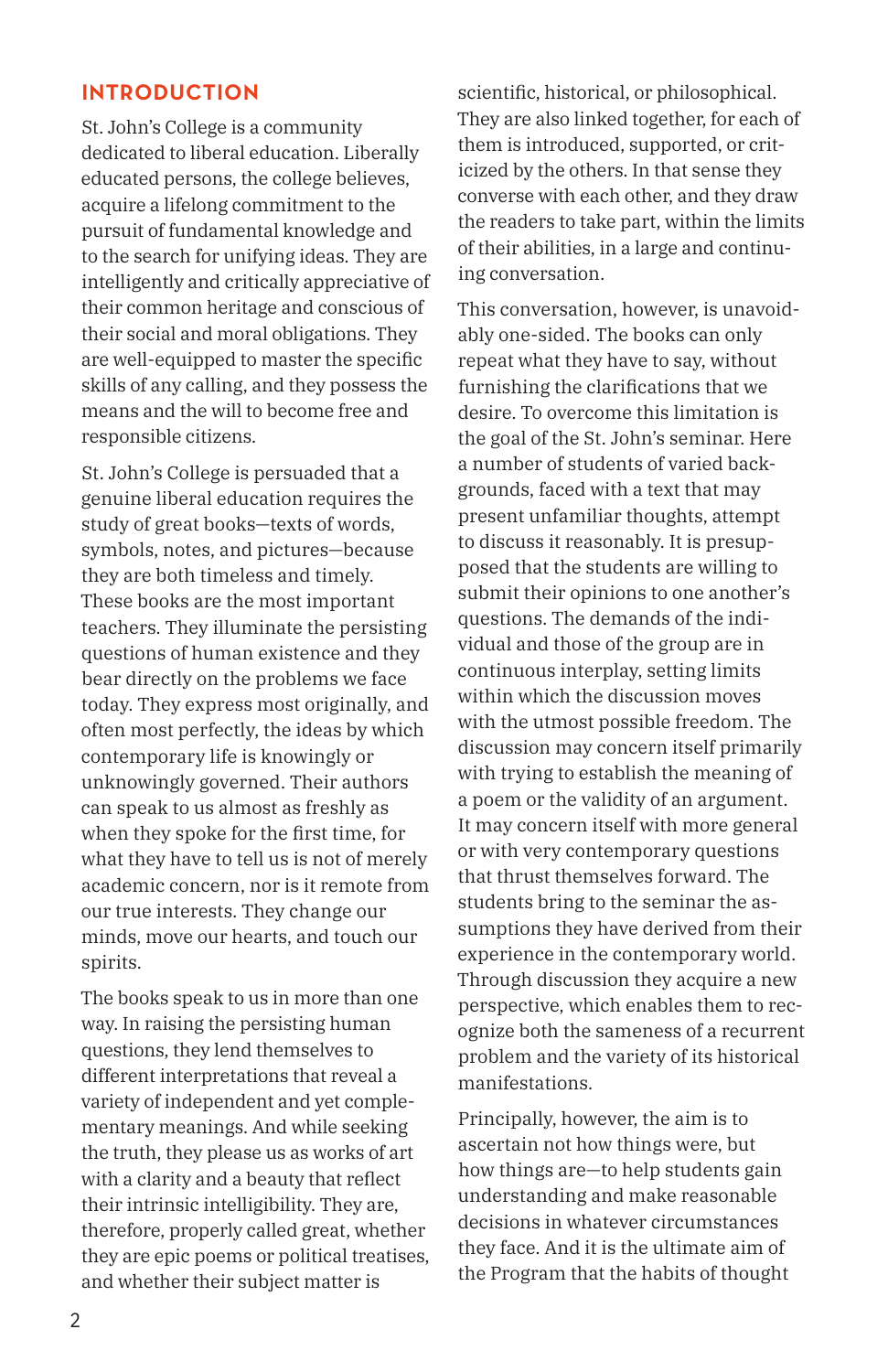and discussion thus begun by the students should continue with them throughout their lives.

Most of the teaching at St. John's takes the form of a discussion. The conversational methods of the seminar are carried over into other classes. As much as possible, the actual instruction in all seminars, tutorials, and laboratories is made to depend on the activity and initiative of the students. The tutors function as guides, more intent on listening to the students and working with them than imposing upon them their own understandings.

St. John's seeks to restore the true meaning of liberal education. The primary function of the liberal arts has always been to bring about an awareness of the forms that are embodied in combinations of words and in numbers so that they become means of understanding. Traditionally, the liberal arts were seven in number: grammar, rhetoric, logic—the arts of language; and arithmetic, geometry, music, and astronomy—the arts of mathematics. In more contemporary terms, the liberal arts bring to light what is involved in the use of words and numbers in all kinds of discursive thought, in analyzing, speaking, and writing; and also in measuring, deducing, and demonstrating.

There are many ways to develop these arts. The curriculum emphasizes six of them: discussion, translation, writing, experimentation, mathematical demonstration, and musical analysis. They all serve the same end: to invite the students to think freely and critically for themselves. By these means, students will be able to envisage actual situations, to deliberate by articulating clear alternatives with the hope of arriving at a proper choice. The acquisition of these intellectual skills will serve

the students who have learned them throughout their lives.

Knowledge advances and the fundamental outlook of humanity may change over the centuries, but these arts of understanding remain in one form or another indispensable. These arts enable all human beings to know the world around them and to know themselves in this world, and to use that knowledge with wisdom. Under the guidance of these arts, they can free themselves from the constraint of prejudice and the narrowness of beaten paths. Under their discipline, they can acquire the habit of listening to reason. A genuinely conceived liberal arts curriculum cannot avoid aiming at these most far-reaching of all human goals.

The aim of the education offered by St. John's College is the liberation of the human intellect. This is an education for all, regardless of a person's race, sex, national or ethnic origin, age, religion, disability, marital status, sexual orientation, or gender identity and expression. By reading great books and struggling together with the fundamental questions that they raise, students and their teachers learn from their differences and discover more deeply their shared humanity. In this and other ways, a diversity of background and experience enriches our community of learning. Because it offers an education for all, St. John's College has sought and continues to seek to make its program of study known and available to people of diverse backgrounds.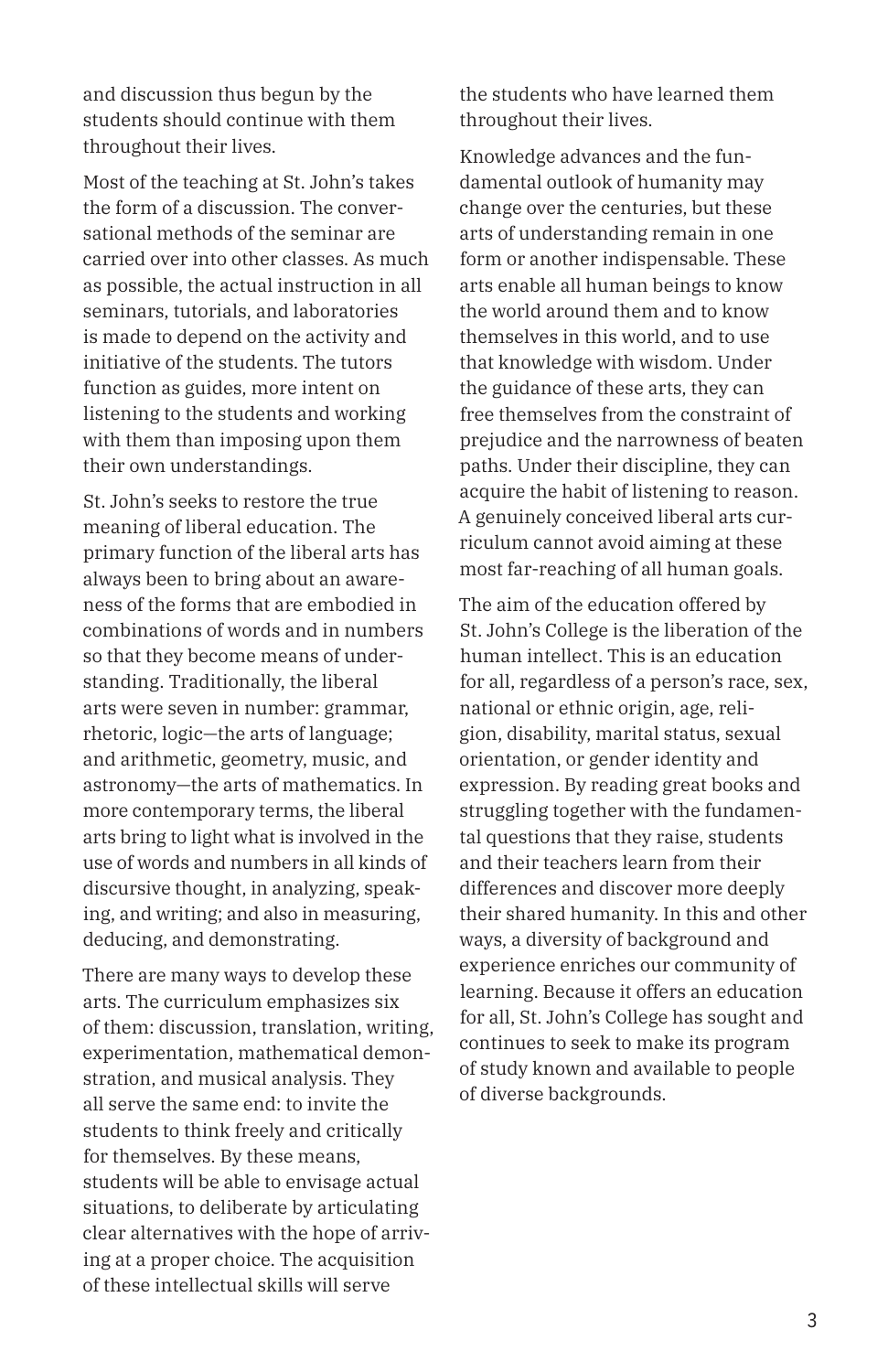#### **THE CURRICULUM**

#### **The Seminar**

The heart of the curriculum is the seminar—a discussion of assigned readings from the books of the Program. In each seminar, 17 to 21 students work with two members of the faculty who serve as leaders. The group meets twice a week, on Monday and Thursday evenings, for two hours—sometimes longer if the topic under discussion has aroused a sustained and lively conversation. The assignment for each seminar amounts, on average, to around 80 pages of reading, but may be much shorter if the text happens to be particularly difficult.

The seminar begins with a question asked by one of the leaders. Thereafter the seminar consists mostly of student discussion. Students talk with one another, not just to the leaders. They do not raise their hands for permission to be heard, but enter the discussion or withdraw from it at will. The resulting informality is tempered by the use of formal modes of address.

Once underway, the seminar may take many forms. It may range from the most particular to the most general. The reading of Thucydides, for example, is almost certain to elicit a discussion of war and aggression and to bring to the surface the students' opinions and fears about the wisdom or error of national policies. Homer and Dante prompt reflections on human virtues and vices and on humanity's ultimate fate. Sometimes a seminar will devote all its time to an interpretation of the assigned reading, staying close to the text; at other times the talk may range widely over topics suggested by the reading, but bear only indirectly on the text itself in the minds of the participants. After seminar,

students from different groups compare the points made in their discussions.

Except for the requirements of common courtesy, there are only two rules: First, all opinions must be heard and explored, however sharply they may clash; second, every opinion must be supported by argument—an unsupported opinion does not count. In a freshman seminar, the students may tend to express their opinions with little regard for their relevance to the question or their relation to the opinions of others. Gradually, in their interplay with one another, the students learn to proceed with care, keeping to the topic and trying to uncover the meanings of the terms they use. They learn that to some extent the procedure of the seminar varies with the kind of reading under study; poetry is not philosophy, and it can require a different approach. Such progress in learning together may be crowned by sudden insights on the part of a few of the seminar members, or by occasions when the seminar as a whole achieves illumination.

The course of the discussion cannot be fixed in advance; it is determined rather by the necessity of following the argument, of facing the crucial issues, or of seeking foundations upon which a train of reasoning can be pursued. The argument does not necessarily lead to the answer to a question. More often than not, the question remains open but with certain alternatives clearly outlined. The progress of the seminar is not particularly smooth; the discussion may sometimes branch off and entangle itself in irrelevant difficulties. Only gradually can the logical rigor of an argument emerge within the sequence of analogies and other imaginative devices by which the discussion is kept alive. A seminar may also degenerate into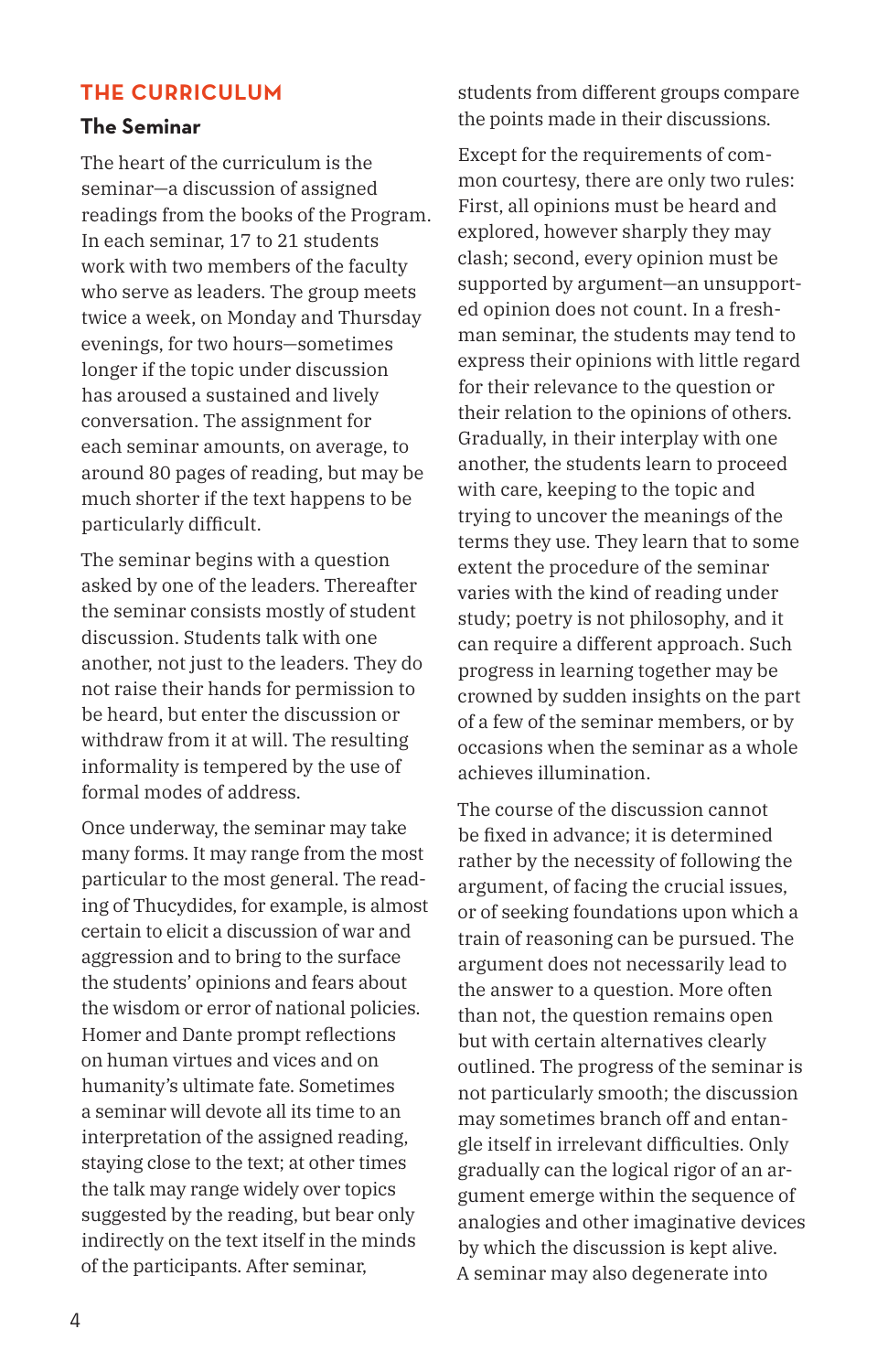rather empty talk, without being able for some time to extricate itself from such a course. At its best, the seminar may reach insights far beyond the initial views held by any of its members.

Under these circumstances, the primary role of the leaders is not to give information, nor is it to produce the "right" opinion or interpretation. It is to guide the discussion, to keep it moving, to raise objections, and to help the students in every way possible to understand the author, the issues, and themselves. The most useful instrument for this purpose is the question. Perhaps the most useful device of all is the question "Why?"—but the leaders may also take a definite and positive stand and enter directly into the argument.

If they do so, however, they can expect no special consideration. Reason is the only recognized authority. Consequently, all opinions must be defended with reason, and any single opinion can prevail only by general consent. The aim is always to develop the students' powers of reason and understanding and to help them arrive at intelligent opinions of their own.

Every freshman, sophomore, and junior submits an essay on some theme suggested by the seminar readings. In Santa Fe, an essay is submitted each semester; in Annapolis, each year. The essay is not a research paper with extensive footnotes and a bibliography, but rather an attempt on the part of the students to set out in writing, as clearly as they can, their own thoughts on some aspect of the liberal arts. The essay in the second semester becomes the center of their final oral examinations. For sophomores, the annual essay holds a position of special importance: It becomes a major part of the process called enabling (see page 23).

#### **The Preceptorial**

For seven to eight weeks at the end of the first semester, seminars of the junior and senior classes are replaced by preceptorials. These are small groups of students engaged in the study of one book or in exploration of one subject through several books. Students are usually given a choice of 20 to 25 preceptorials on books or subjects of particular interest to the tutors who offer them. Students may suggest a topic and invite a tutor to study it with them.

Although many preceptorials study one of the books of the seminar list or a theme suggested by the Program, other preceptorials may deal with books and themes the students would not otherwise encounter. There are generally not more than 10 students in a preceptorial. Guided by a tutor, they proceed at a pace more leisurely than that permitted by the seminar. Usually, the students' work is completed by some form of written work, either a formal paper or a presentation to the class.

Listed on the following page are some of the preceptorial subjects offered on the two campuses in recent years.

#### **THE TUTORIALS**

The seminar cannot suffice as the only setting for liberal education. By its very nature, the seminar does not give the student an opportunity to cultivate the habits of methodical and careful study and of persistently precise discussion and writing. Other learning experiences must therefore support it; these are the tutorials in language, mathematics, and music. For each of the four years, a student attends one language and one mathematics tutorial three times a week. Sophomores also attend a music tutorial.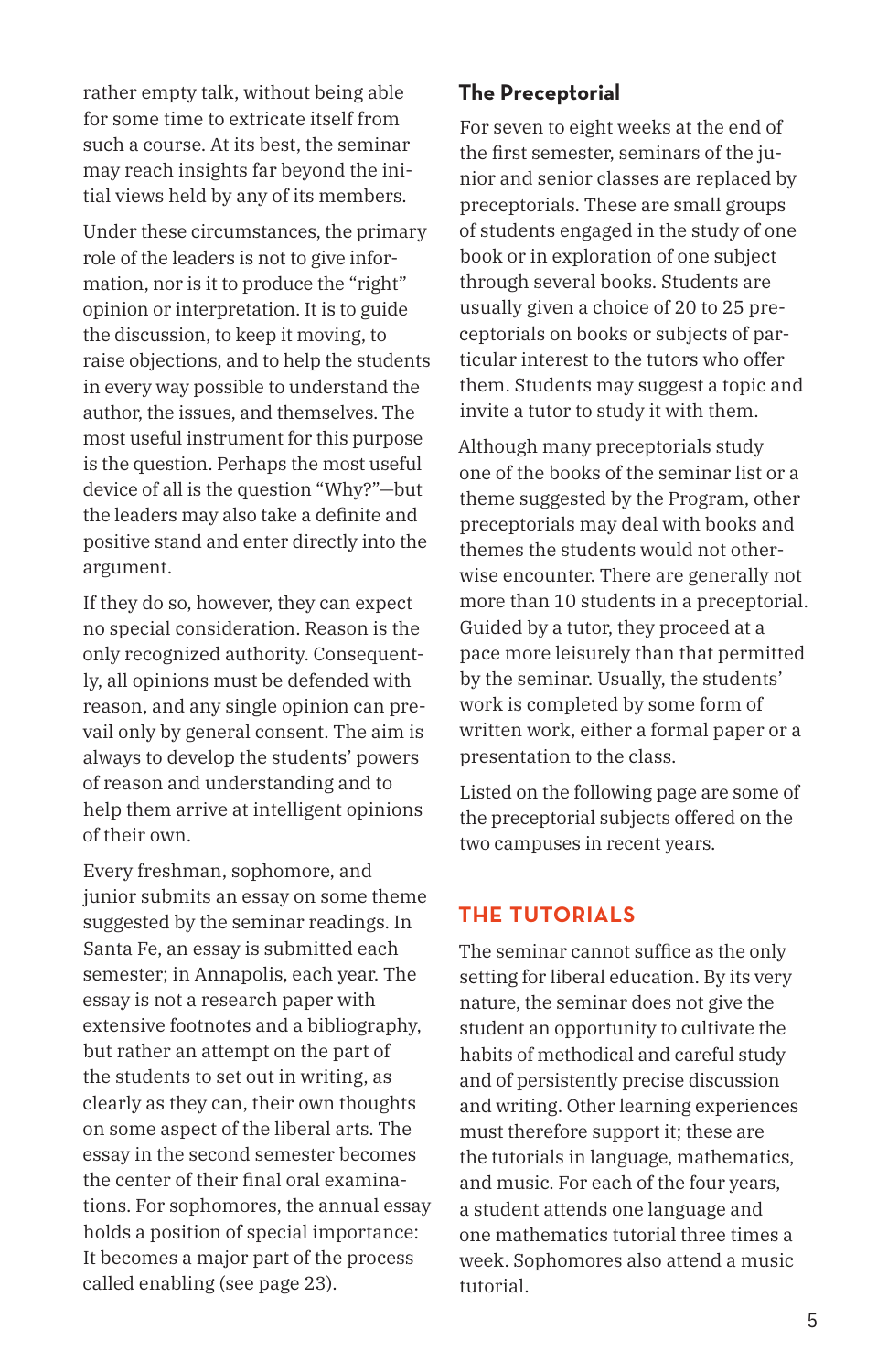# **PRECEPTORIAL SUBJECTS**

| Homer                  | The Odyssey                                                                        |
|------------------------|------------------------------------------------------------------------------------|
| Thucydides             | The Peloponnesian War                                                              |
| Plato                  | The Republic                                                                       |
|                        | The Epic of Gilgamesh and related Near Eastern Literature                          |
| Jeremiah and Job       |                                                                                    |
| Ovid                   | Metamorphosis                                                                      |
| Augustine              | Confessions                                                                        |
|                        | Thomas Aquinas Treatise on the Divine Nature                                       |
| Ibn Khaldun            | Introduction to History                                                            |
| Shakespeare            | Measure for Measure and The Taming of the Shrew                                    |
| Theory of Color        | Aristotle, da Vinci, Newton, Goethe, and Edwin Land                                |
| Mozart                 | The Marriage of Figaro                                                             |
| Kant                   | Critique of Practical Reason                                                       |
| Austen                 | Mansfield Park                                                                     |
| <b>Bronte</b>          | Jane Eyre                                                                          |
| Tolstoy                | Anna Karenina                                                                      |
| Woolf                  | Mrs. Dalloway, A Room of One's Own                                                 |
| Arendt                 | The Origins of Totalitarianism                                                     |
| Neo-Realism<br>Levinas | Visconti, Rosellini, De Sica, De Santis, and James Monaco<br>Totality and Infinity |
| Konrad Lorenz          | Studies in Animal and Human Behavior                                               |
| Morrison               | Beloved Trilogy: Beloved, Jazz, Paradise                                           |

In the tutorials, seated around a table, 15 to 16 students study and learn together under the direct guidance and instruction of a tutor. The tutorial provides conditions for a small group (on average 15 to 16 students study ) to work together toward a careful analysis, often through translation or demonstration, of an important work. As in the seminar, students talk freely with one another and with the tutor, but the discussion focuses sharply on assigned tasks. There are opportunities for all students to contribute their measure of instruction and insight to one another. Other tutors occasionally attend, seeking to learn about a particular subject that they may later teach.

Writing is assigned regularly in all classes—mathematics, music, and laboratory sections, as well as in language tutorials. The students are thus called

upon continually to articulate and organize their thinking in both the written and spoken forms.

# **The Language Tutorial**

Specialization in higher education has led to a profound neglect of language skills. As country is separated from country by the barrier of language, so profession is separated from profession by technical jargon. Primarily, the language tutorial attempts to remedy this condition by training in the means of precise communication. In a broad sense, it may be thought of as a present-day restoration of the traditional studies of grammar, rhetoric, and logic. The tutorial seeks to foster an intelligent and active grasp of the relations between language on the one hand and thought and imagination on the other. To do this, it must direct attention to fundamental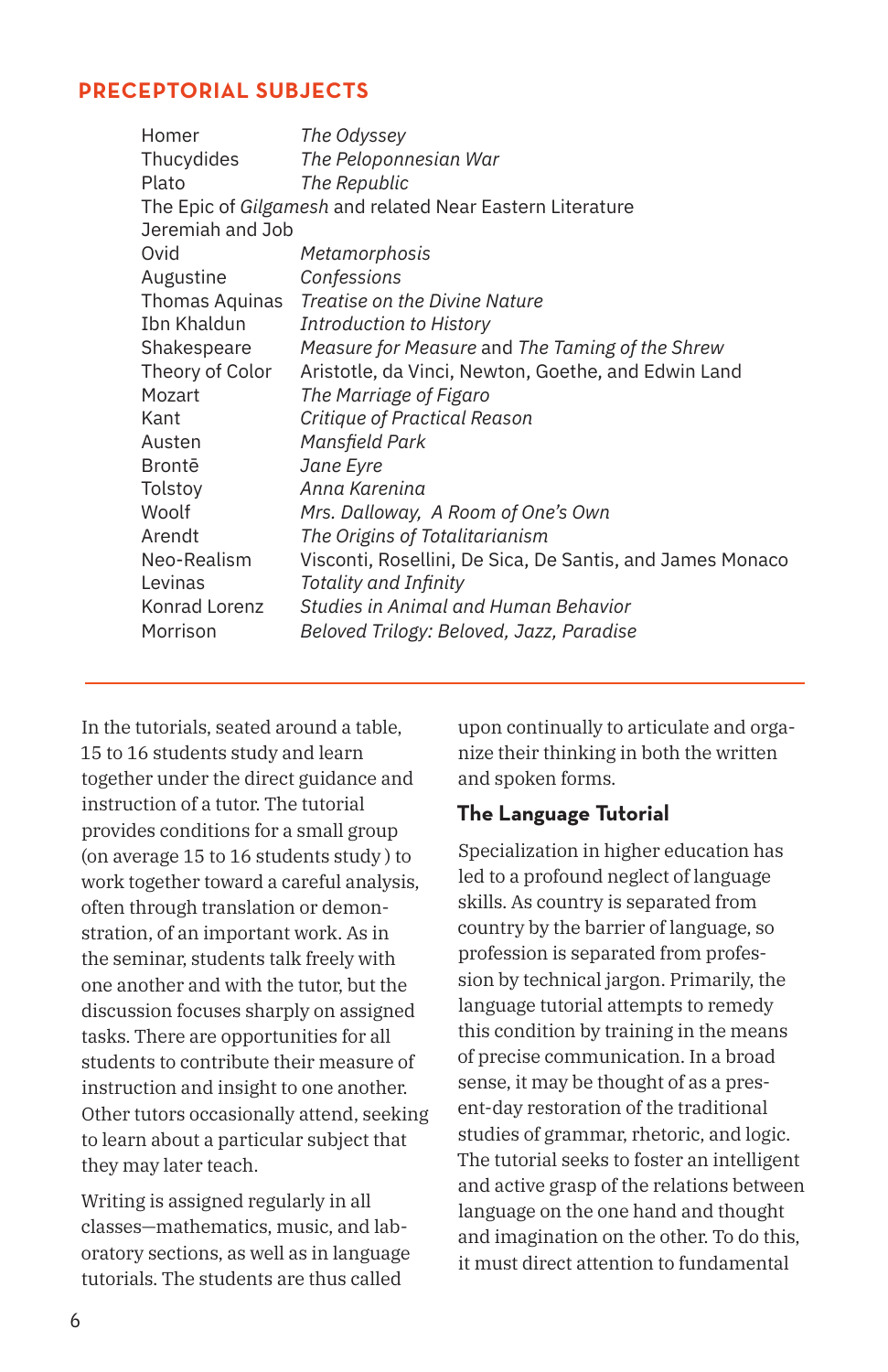ways in which words can be put together; to the modes of signifying things; to the varied connotations and ambiguities of terms; to the role of metaphors, analogies, and images; and to the logical relations that connect propositions.

The study of foreign languages (Greek in the first and second years; French in the third and fourth years) provides an effective means to these ends. By studying these languages, by translating from them into English, and by comparing them with each other and with English, the students learn something of the nature of languages in general and of their own in particular. During the four years, then, they study language as the discourse of reason, as the articulation of experience, and as the medium of the art of poetry; and both directly and indirectly, through the intermediary of foreign tongues, they study their own language. They discover the resources of articulate speech and learn the rules that must govern it if it is to be clear, consistent, and effective—if it is to be adequate and persuasive.

In the beginning, the emphasis is on the forms of words, the grammatical constructions, and the vocabulary of each language being studied. Thus the rapid reading for the seminar, with its attention to the large outlines and to the general trend and development of the central idea, is supplemented and corrected by a more precise and analytical study, one that is concerned with particular details and shades of meaning and with the abstract logical structure and rhetorical pattern of a given work. Those are matters that do not come directly into seminar discussions. The students' concern with them in the language tutorial improves all their reading, deepens and enriches

their understanding, and increases their ability to think clearly and to speak well.

A secondary purpose of the language tutorial is support of the seminar. Some of the works read for seminar are also studied in the tutorial, free from the veil of ready-made translation. Issues are brought to the fore that might otherwise have been neglected, and they can be discussed with greater precision than the seminar usually permits. This habit of precision, in its turn, can then become more common in seminar.

The language tutorial cannot and should not aim at mastery of the foreign language, but the students can reasonably expect to obtain a knowledge of grammatical forms and a grasp of the peculiar qualities of the languages that they study. To experience the individuality of another language is to extend the boundaries of one's sensibility.

The choice of foreign languages is in part dictated by the seminar reading schedule and is in part arbitrary. Latin and German might be used without changing the pattern and aims of the tutorial. The first year of Greek, however, goes well with the freshman seminar and mathematics tutorial, and the continuance of Greek into the second year advances the work of the first. The first year concludes with the study in Greek of Plato's *Meno*, a dialogue that prompts us to think about the nature of learning. In the second year, a play of Sophocles is translated—for example, *Antigone*—or a book from the *Odyssey* or *Iliad*. The second year ends with analysis and discussion of works by Shakespeare, Donne, and other English poets.

The third year begins with a brief, intensive study of French grammar followed by the reading of a French text.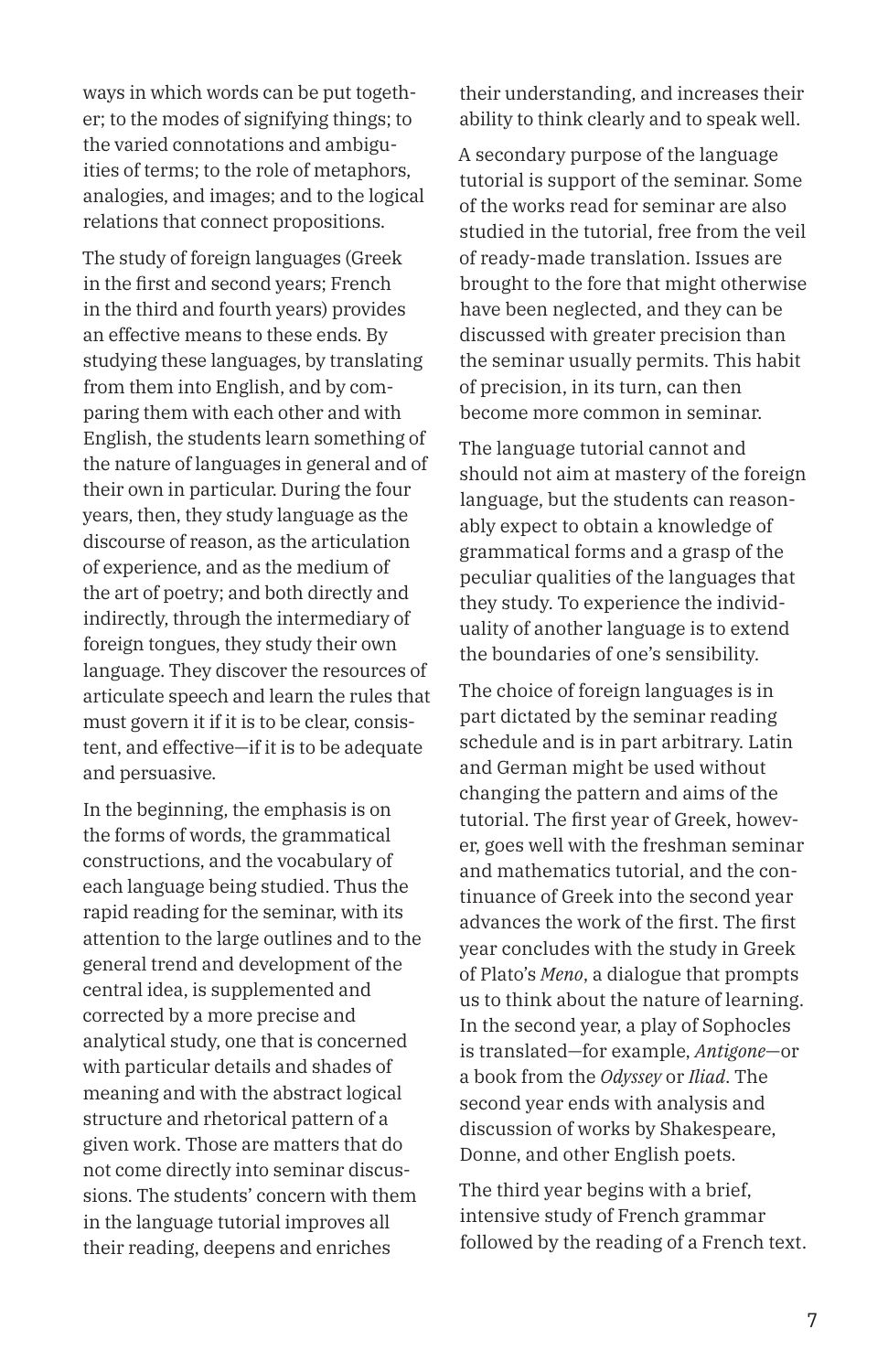The aim here is economical progress toward facility in the reading of simple French. Then follows examination of the form and content of French prose selections. Discussions of both form and content are related to appropriate writing assignments, including exercises in translation in which the students attempt to match in their own tongue the excellence of their models. In the second semester a play is read—usually Racine's *Phèdre*.

The principal activity of the fourth year is the reading of French prose and poetry, including a number of poems from Baudelaire's *Les Fleurs du Mal*. Its immediate object is the understanding and enjoyment of each poem in its parts and as a whole. It also provides a substantial basis for discussion of the art of poetry and clarification of the relation of that art to the traditional liberal arts of language. Writing assignments include exercises in translation more ambitious than those attempted in the third year. The year ends with analysis and discussion of modern poets and fiction writers in English, such as Emily Dickinson, T. S. Eliot, W. B. Yeats, Elizabeth Bishop, Wallace Stevens, William Faulkner, Flannery O'Connor, and Virginia Woolf.

# **The Mathematics Tutorial**

Mathematics is a vital part of education; that this is true or ought to be is suggested by the word itself, for it is derived from a Greek word meaning "to learn." It is regrettable, then, that students should come to dislike mathematics or to think of themselves as unmathematical. It is equally regrettable that competent mathematicians are often unaware of the philosophical assumptions upon which mathematical equations and formulas are based. Mathematics at St. John's is studied as a liberal art, not artificially separated from what have come to be called the humanities. When mathematics is taught at an unhurried pace, in an atmosphere of reflective inquiry, and from treatises chosen not only for their matter but also for their elegance and imagination, as it is at St. John's, mathematics becomes not only the most readily learnable liberal art but also one that provides ready access to others and significant analogies with them.

There are two main reasons for studying mathematics. First, it pervades our modern world, perhaps even defines it. Therefore, anyone who means to criticize or reform, to resist or cooperate, with this world not only must have some familiarity with the mathematical methods by which it is managed, but also must have thought about the assumptions that underlie their application. It is the task of the mathematics tutorial and the laboratory together to help students to think about what it means to count and measure things in the universe.

The second main reason for studying mathematics concerns the mathematics tutorial more specifically. Since mathematics has, as its name implies, a particularly close connection with the human capacity for learning, its study is especially useful in helping students to think about what it means to come to know something.

To prepare themselves for such reflection, students study artfully composed mathematical treatises, demonstrate propositions at the blackboard, and solve problems. By doing this over four years, they learn a good deal of mathematics and they gain noticeably in rigor of thought, nimbleness of imagination, and elegance of expression. But while they are practicing the art of mathematics in all its rigor, they are continually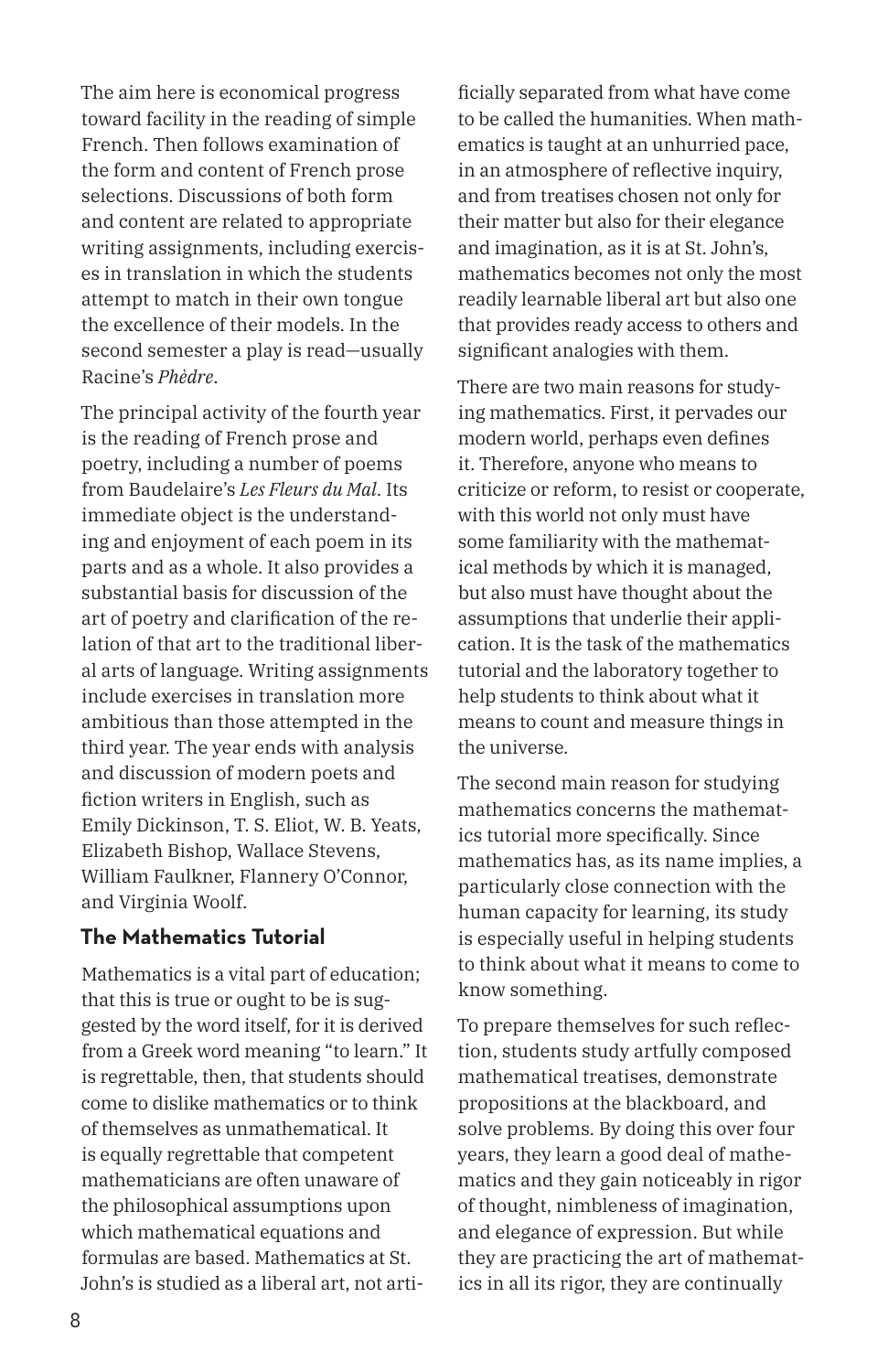encouraged to reflect on their own activity. Scores of questions, of which the following are examples, are raised during the four years:

Why and how do mathematical proofs carry such conviction? What is a mathematical system and what are its proper beginnings and ends? What is the relation of logic to mathematics? What do "better" and "worse," "ugly" and "beautiful" signify in mathematics? Do mathematical symbols constitute a language? Are there "mathematical objects"? How might the discoverer of a particular theorem have come to see it?

By means of such questions, which grow out of the daily work and which excite the intellect and the imagination at the same time, a discussion is initiated in the mathematics tutorial that is easily and often carried over into the larger sphere of the seminar.

The students begin with the *Elements* of Euclid. Using Euclid's organization of the mathematical discoveries of his predecessors, the students gain a notion of deductive science and of a mathematical system in general; they become acquainted with one view of mathematical objects—its central expression found in the theory of ratios—which is buried under the foundations of modern mathematics. After Euclid, they begin the study of Ptolemy's *Almagest*, centering their attention on the problem of "hypotheses" constructed to "save the appearances" in the heavens. That the tutorial reads Ptolemy indicates the difference between the mathematics tutorial at St. John's and the ordinary course in mathematics. Ptolemy presents a mathematical theory of the heavenly motions, but he gives more than that: His work is both an example of mathematics applied to phenomena and a

companion to the philosophical, poetic, and religious readings that are taken up in the first and second years.

In the second year, the students continue the study of Ptolemy, with emphasis upon those difficulties and complexities of the geocentric system that are brilliantly transformed by the Copernican revolution. They study Copernicus' transformation of the Ptolemaic theory into heliocentric form. They next take up the *Conics* of Apollonius to learn a synthetic presentation of the very objects whose analytical treatment by Descartes marks the beginning of modern mathematics. After this, they study analytic geometry, which presents the conic sections in algebraic form. They thus gain an understanding of algebra as the "analytic art" in general.

In the third year, students study calculus analytically in its modern form, originally in Leibniz's work, and geometrically as Newton presented it in his *Principia Mathematica*. In the second semester, students take up Newton's treatment of astronomy in the *Principia*, in which he brings heavenly and earthly motions under one law and replaces a purely geometric astronomy with a "dynamic" theory in which orbits are determined by laws of force. The year concludes with an examination of Dedekind's theory of real numbers, the endeavor to provide a rigorous arithmetical foundation for the calculus. The mathematics tutorial is both an introduction to physics and a foundation for the study of the philosophical outlook of the modern world.

In the fourth year, the reading of Lobachevski's approach to non-Euclidean geometry invites reflection on the postulates of geometry, as well as on the nature of the geometric art, its connection to experience, and its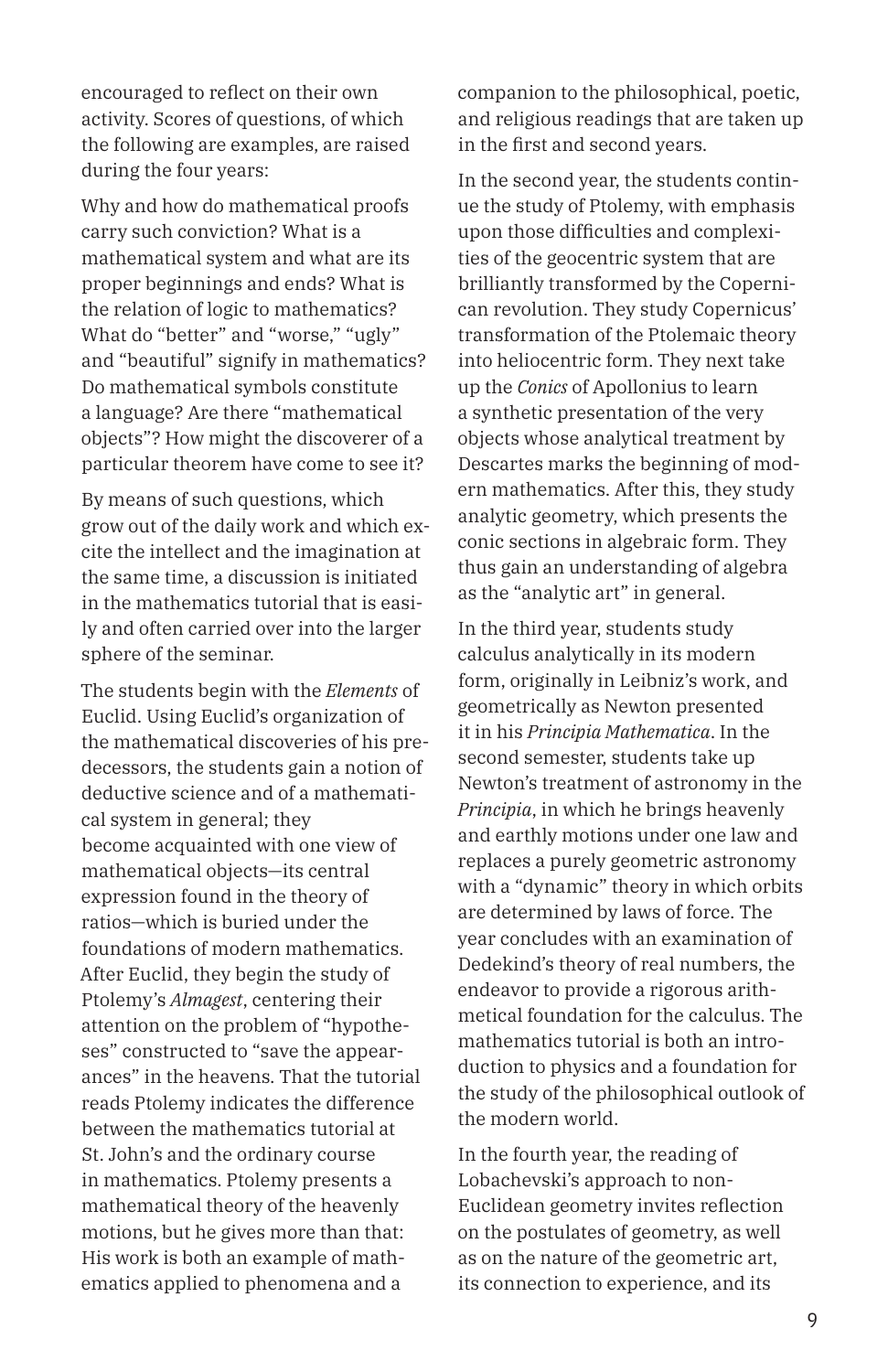demonstrative character. More than in other years, students invent their own demonstrations. Comparison of the Euclidean and non-Euclidean geometries leads to consideration of the consistency of mathematical systems generally, and finally to a study of Gödel's incompleteness theorem. Seniors also study Einstein's special theory of relativity. Beginning from Maxwell's account of light as an electromagnetic wave (studied in the laboratory), Einstein shows that each observer has his own time and space, subject to definite mathematical relations. This demonstration brings into question our conventional understanding of time and space.

# **The Music Tutorial**

One of the aims of the St. John's Program has been to restore music as part of the liberal arts curriculum. The study of music at St. John's is not directed toward performance, but toward an understanding of the phenomena of music. The ancients accorded music a place among the liberal arts because they understood it as one of the essential functions of the mind, associated with the mind's power to grasp number and measure. The liberal art of music was based, for them, on the ratios among whole numbers.

In particular, the music program at St. John's aims at the understanding of music through close study of musical theory and analysis of works of musical literature. In the freshman year, students meet once a week to study the fundamentals of melody and its notation. Demonstration takes place primarily by singing, and by the second semester the students perform some of the great choral works. In the sophomore year, a tutorial meets three times a week. Besides continuing the singing, the

music tutorial reflects two different but complementary aspects of music. On the one hand, music is intimately related to language, rhetoric, and poetry. On the other, it is a unique and self-sufficient art that has its roots deep in nature.

The work of the tutorial includes an investigation of rhythm in words as well as in notes, a thorough investigation of the diatonic system, a study of the ratios of musical intervals, and a consideration of melody, counterpoint, and harmony. None of these are done apart from the sounding reality of good music. The inventions of Bach, the songs of Schubert, the masses of Palestrina, the *St. Matthew Passion* of Bach, the operas of Mozart, and the instrumental works of Beethoven are the real teachers. In the second semester, at least one major work is analyzed closely.

Seminars on great works of music are included as part of the regular seminar schedule. Instead of reading a text, students listen to recordings of a composition and familiarize themselves with its score before the seminar meets. Group discussion of a work of music, as of a book, facilitates and enriches the understanding of it.

# **THE LABORATORY**

Three hundred years ago, algebra and the arts of analytic geometry were introduced into European thought, mainly by René Descartes. This was one of the great intellectual revolutions in recorded history, paralleling and in part determining the other great revolutions in industry, politics, morals, and religion. It has redefined and transformed our whole natural and cultural world. It is a focal point of the St. John's Program and one that the college takes special care to emphasize. There is scarcely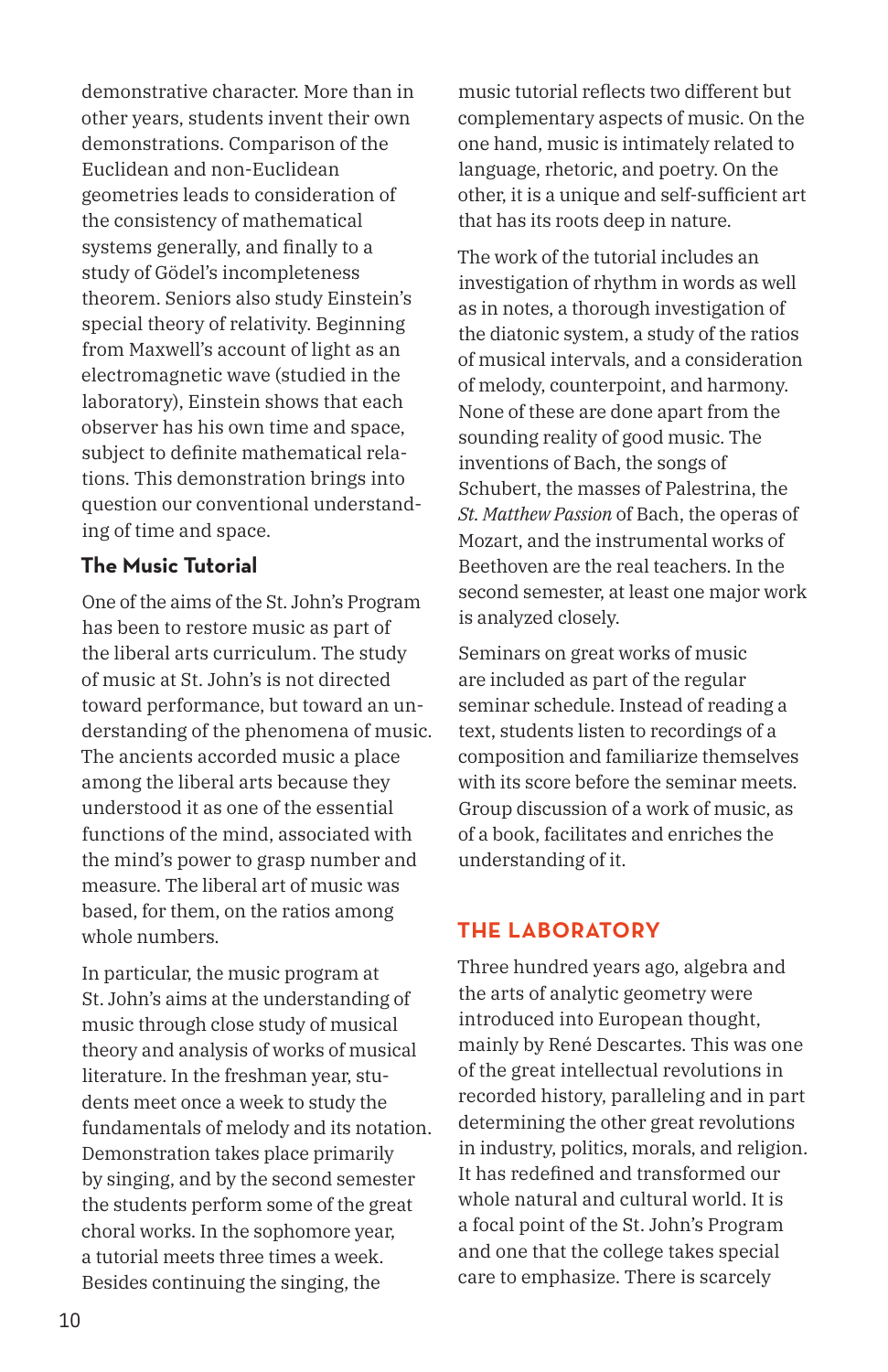an item in the curriculum that does not bear upon it. The last two years of the Program exhibit the far-reaching changes that flow from it, and these could not be appreciated without the first two years, which cover the period from Homer to Descartes.

Modern mathematics has made possible the exploration of natural phenomena on an immense scale and has provided the basis for what is known to us as the laboratory. The intellectual tools of the laboratory are the consequence of the vast project of study conceived by the great thinkers of the 17th century. They are based on a mathematical interpretation of the universe, which transforms the universe into a great book written in mathematical characters.

St. John's has a three-year laboratory in the natural sciences. In the laboratory, students pursue characteristic and related topics in physics, biology, and chemistry. The art of measurement involves the analytical study of the instruments of observation and measurement; in practica, students reproduce crucial experiments; and, throughout, the interplay of hypothesis, theory, and fact has to be carefully scrutinized. All of this is supported by the mathematics tutorials, which provide the necessary understanding of mathematical techniques.

The task, however, is not to cover exhaustively the various scientific disciplines, to bring the student up-to-date in them, or to engage in specialized research. It is rather to make the student experience and understand the significance of science as a human enterprise involving fundamental assumptions and a variety of skills. The college does not subscribe to the sharp separation of scientific studies from the humanities, as if they were distinct and autonomous domains

of learning. Different fields of exploration require different methods and techniques, but the integrity of scientific pursuits stems from sources common to all intellectual life.

# **The Organization of the Laboratory Work**

The laboratory program is largely determined by three considerations relevant to the liberalization of the study of science: (1) The formally scheduled experimental work must be combined with a full and free discussion of the instruments and principles involved in it. (2) The content of the work should be so chosen as to enable the students to trace a scientific discipline to its roots in principle, assumption, and observation—thus certain integrated wholes of subject matters are selected as problems in which the roles of theory and experimentation can be distinguished through critical study. (3) The schedule of laboratory work should give opportunity for leisurely but intensive experimentation. The students must have time to satisfy themselves as to the degree of accuracy their instruments permit, to analyze procedures for sources of error, to consider alternative methods, and on occasion to repeat an entire experiment. Only thus can they come to a mature understanding of the sciences called "exact."

A laboratory section consists of 15 to 16 students working under the guidance of a tutor, with the help of more advanced students serving as assistants. Sections meet two or three times a week. A laboratory session may be used for exposition and discussion of theory, for experimentation, or for both, as the progress of the work requires. In most cases, the basis for discussion is a classic paper or other text directly related to the topic at hand; writings of Aristotle, Galen,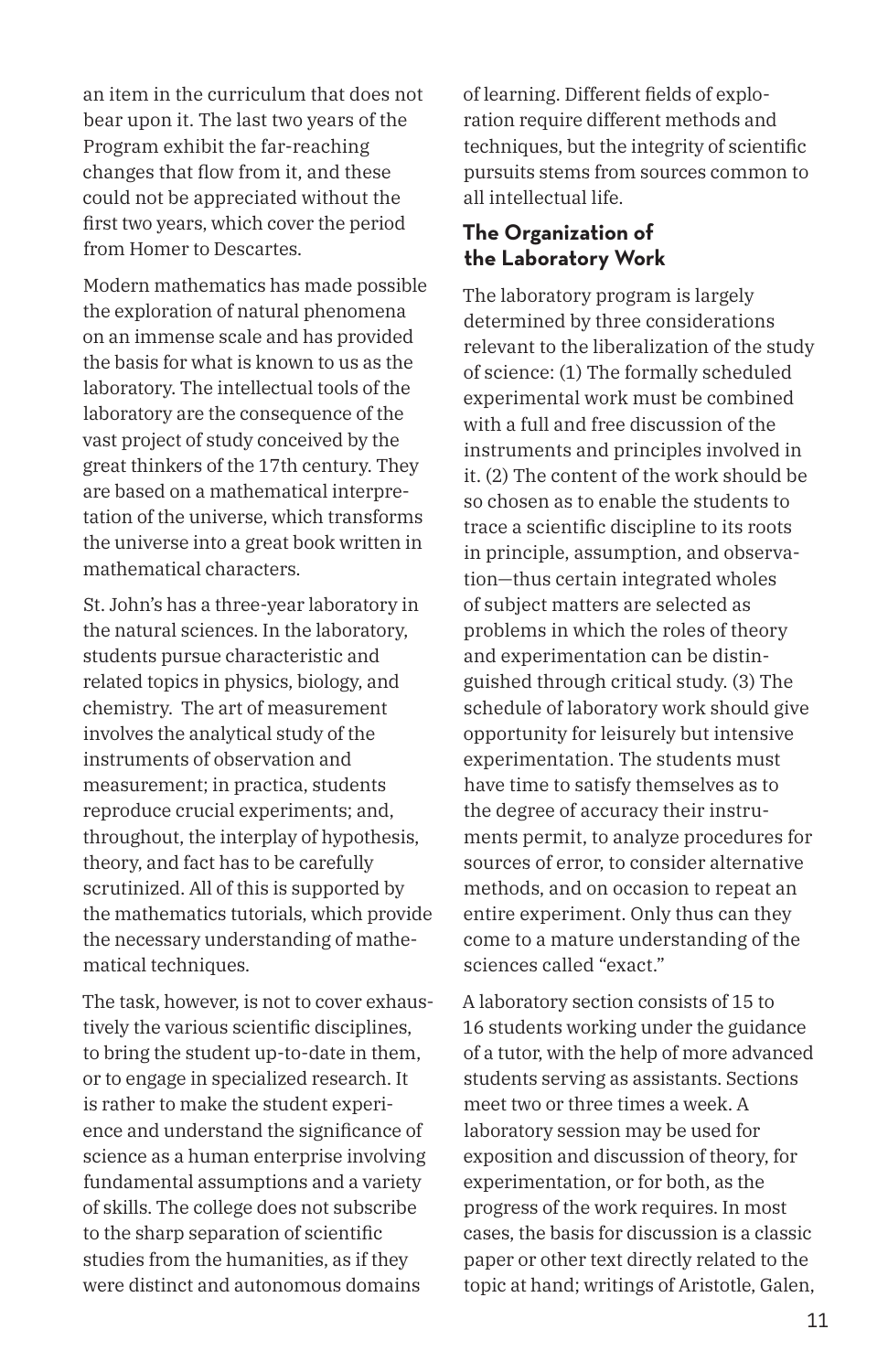Harvey, Huygens, Newton, Lavoisier, Maxwell, Thomson, Rutherford, and Bohr are among those regularly used in this way. In all the work of the laboratory and in the laboratory manuals written at the college, the purpose is to achieve an intimate mixture of critical discussion and empirical inquiry.

## **Laboratory Topics**

The general topics of study have been chosen from elementary physical and biological sciences. The sequence of study may be outlined as follows:

#### **THE FIRST YEAR**

The laboratory begins with 12 weeks devoted to topics in observational biology: classification of types, anatomical structure, cells and their aggregation and differentiation, and embryological development. Close observation by the naked eye or with microscopes is accompanied by constant theoretical interpretation, based on reading important works of biological scientists. Here the student confronts organisms as self-moving entities with properties of wholeness, intimately dependent on, yet distinct from, the surrounding world.

The freshman laboratory next turns to the nonliving in a search for fundamental laws. Archimedes on the lever and on hydrostatics is studied, then the laws of equilibrium of gases, temperature, and calorimetry are taken up, experimentally and in discussion of the relevant theories. These topics lead into an examination of the phenomena, largely chemical, and the arguments that are involved in the theory that matter is composed of discrete particles. The student compares the views of Aristotle and Lavoisier on the nature of substance and substantial change, and goes on to study and discuss important original texts bearing on the development of the atomic-molecular theory.

Experiments are performed to help with the understanding of the texts and the physical and chemical transformation of which they speak. The year's work culminates in the resolution of the problem of determining atomic weights and in an examination of some consequences of this determination.

#### **THE THIRD YEAR**

The third-year laboratory deals with topics common to a number of the traditional divisions of physics, such as mechanics, optics, and electromagnetism. Throughout the year, experimentation is accompanied by the reading of important original writings by Galileo, Descartes, Huygens, Newton, Leibniz, Faraday, and Maxwell. The mathematical tools of physics are to be put to work in the laboratory at the same time that their rigorous development is pursued in the mathematics tutorials. As the tools of the calculus become available, the emphasis shifts from a direct, qualitative description of force, acceleration, work, energy, and potential fields to their reformulation in terms of derivative and integral; at the same time, the physical concepts serve to illustrate the mathematical ideas. The concepts of mechanics are to be used to formulate alternative theories of light corpuscular and wave—and the success of either theory in accounting for optical phenomena is examined. The fundamental phenomena of electricity and magnetism are studied observationally and experimentally, and formulated in mathematical terms. The final and culminating topic of the year is Maxwell's derivation of an electromagnetic theory of light.

#### **THE FOURTH YEAR**

In many ways, the work of the senior year is a return to questions the students first confronted as freshmen. During the first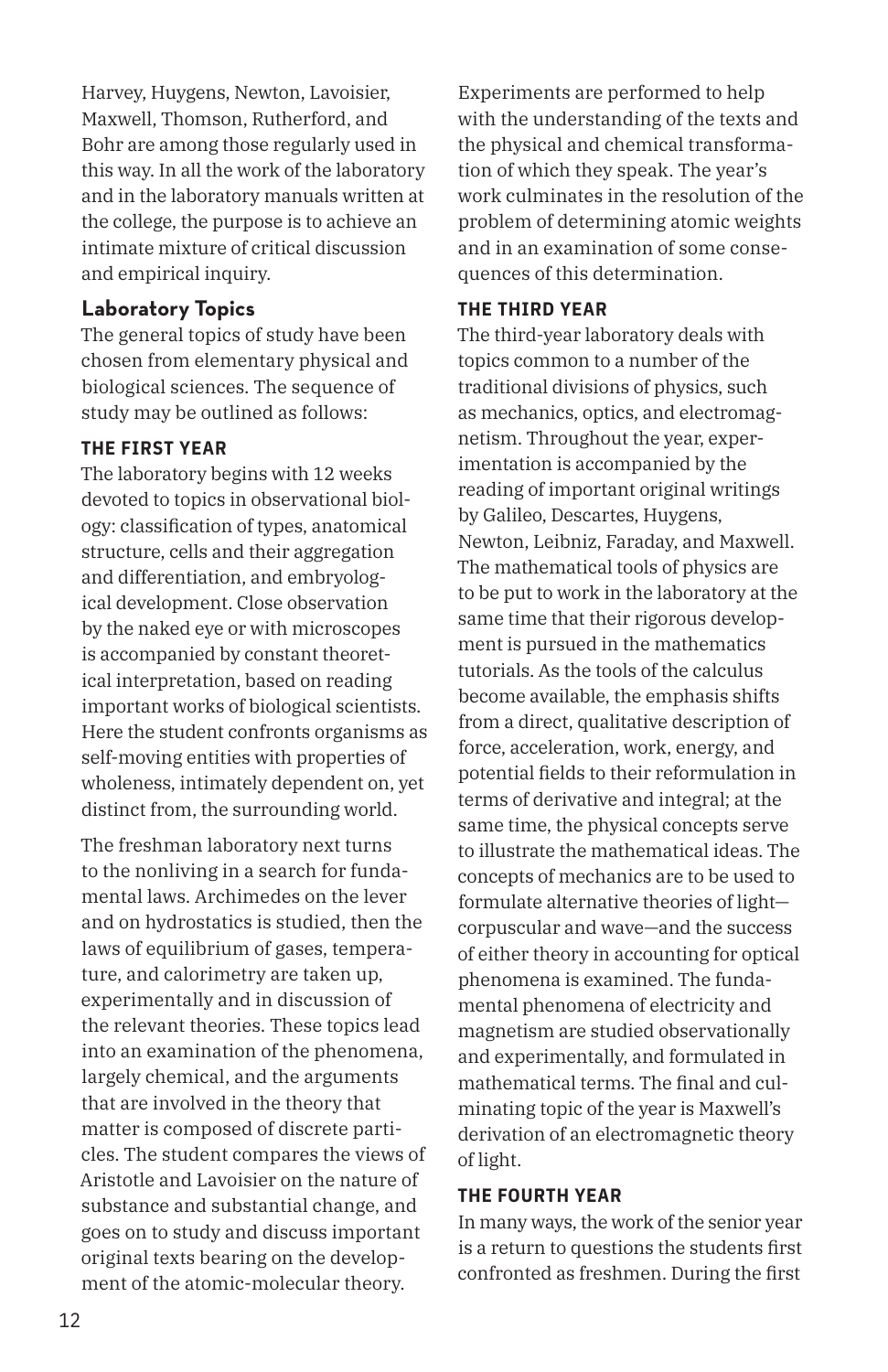semester, the senior laboratory poses the question of the atomic composition of matter anew, but now with the theory of electricity as its guiding thread. Scientists quickly learned that the nature of the electron and its interaction with light could not be satisfactorily accounted for under the assumptions of classical physics. Through a sequence of papers by Bohr, Einstein, Schrödinger, and Heisenberg, with related experiments, students explore in detail the development of the quantum hypothesis—which challenges classical ideas about not only the nature of matter, but also the power and the scope of scientific explanation.

The laboratory program ends as it began—with a study of living organisms. In the spring of the senior year, students finally confront the evidence and arguments for their modern views of evolution and genetics. The semester begins with Darwin and Mendel, proceeds to a synthesis, and then traces developments in cellular and molecular biology that are thought to undergird this synthesis, as presented in seminal papers by 20th century biologists. In addition, this work raises questions about whether there is purpose in nature, whether there are natural kinds, what distinguishes living from non-living, and whether living things have a wholeness and if so, what is responsible for it.

#### **THE FORMAL LECTURE**

The curriculum as described so far calls for student participation at every active stage of the work. On Friday evenings, however, a different form of instruction occurs. The formal lecture is the occasion when the students have an opportunity to listen steadily and attentively. The subject may be closely connected with seminar, tutorial, or laboratory readings, or it may open up a new field of interest and test the students' readiness to absorb new information and to follow arguments in unfamiliar fields such as anthropology or space science, painting or architecture. The lecturers are often visiting scholars, but not infrequently they are members of the St. John's faculty. Visitors may be from the academic world or from the arena of public affairs; they may be poets or artists. Sometimes a concert replaces a lecture.

The lecture is followed by a discussion. Here the lecturers submit themselves to prolonged questioning by the students, with the faculty participating. Often the discussion turns into a seminar. Thus, the formal lecture serves two purposes: It inculcates in the students the habit of listening and following the exposition of a subject they may not be familiar with, and it also provides them an opportunity, in the discussion period, to exercise their dialectical skills in a setting very different from the classroom. It is here

that they can test the degree of their understanding and the applicability of what they have learned.

The lectures range through a variety of subjects. Sometimes the students are confronted with opposing views on a given subject. Some of the lectures have immediate repercussions in the seminars and tutorials.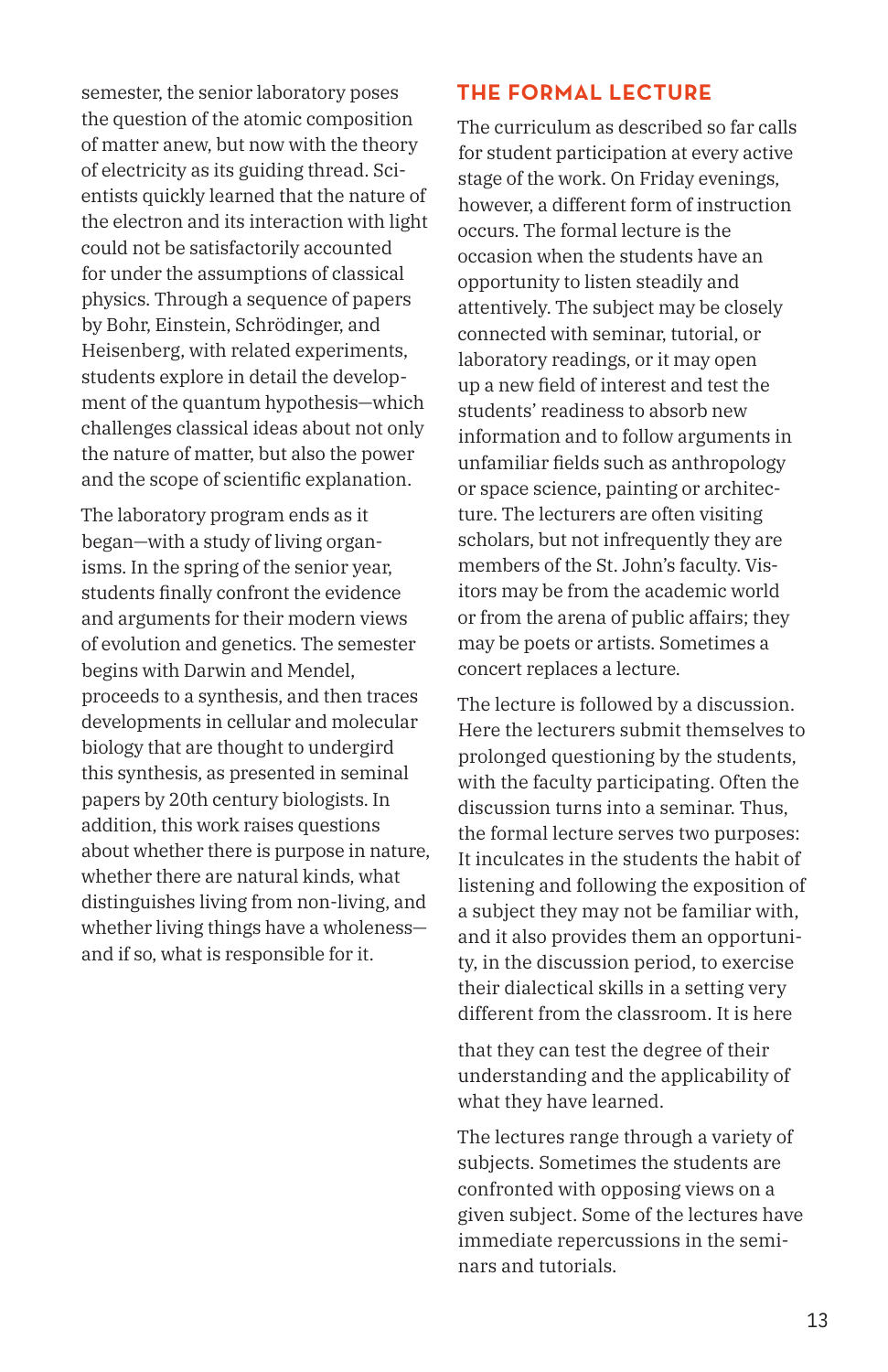# **LECTURES AND CONCERTS**

The following list provides some examples of lectures and concerts given on one or the other campus in recent years:

*"Reading, Writing, Listening, Talking"*  Eva Brann

*"Recognizing Odysseus"* Margaret Kirby

*"Aristotle and the Politics of Life: Equality and Citizenship in the Aristotelian Polis"* Walter Brogan

*"What was the Purpose of Archimedes' 'Floating Bodies'?"* Reviel Netz

*"In the Wilderness: Moses as Founder and Lawgiver"* Ronna Burger

*"Maimonides's Guide for the Perplexed: its Genre and its Three Great Themes"* Joshua Parens

*"The Swine and the Chatterbox: Wittgenstein and Augustine on Talking (and Not Talking) About"* Caleb Thompson

*"Augustine on Talking (and Not Talking) About Freedom, Meditation, and (No-) Self-Control in the Pāli Nikāyas"* Karin Meyers

*"Deadly Virtue: Shakespeare's Macbeth"* Jan Blits

*"Songs of Shakespeare"* Folger Consort

*"The Science of Forgetfulness: Philosophy and Tradition in the Essays of Montaigne"* Ann Hartle

*"Rousseau's Chemical Apprenticeship"* Christopher J. Kelly

*"On The Volunteer"* Salvatore Scibona

*"On Some Silences in Beethoven's Piano Sonatas"*  Fawn Trigg

*"Abraham Lincoln and the Daughters of Dred Scott: A Reflection on the Declaration of Independence"* Diana Schaub

*"At the Crossroads of the Cave: Plato and Heidegger on History and Nihilism"* Gregory Fried

*"Subjective Sensory Experience and the Fallacy of Neural Codes"* Leslie Kay

*"August Wilson's King Hedley II: An American Oedipus?"* Nicole Jerr

*"Brick by Brick: Changing America Through Song"* Dashon Burton, baritone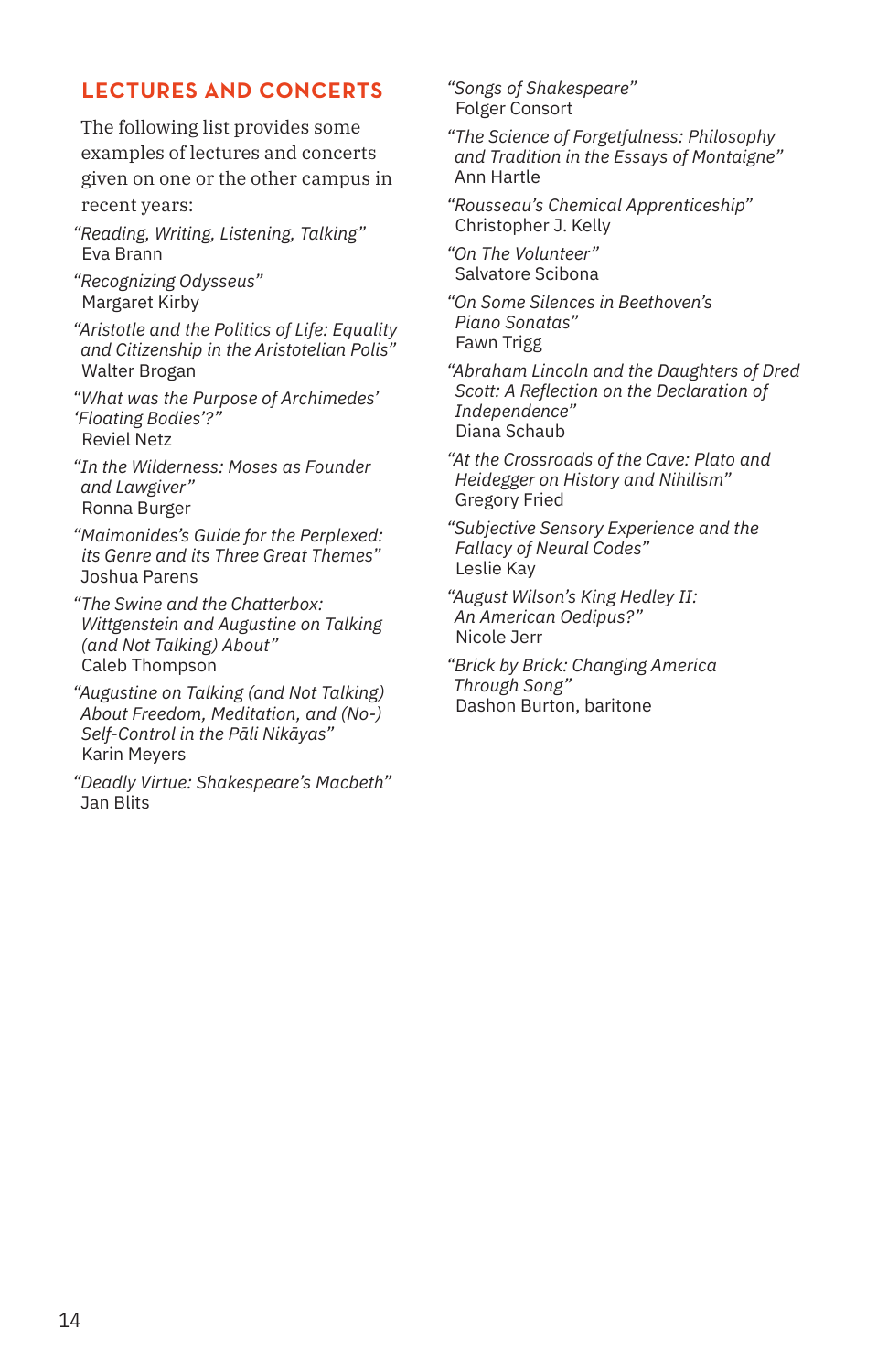# **ST. JOHN'S LIST OF GREAT BOOKS**

The list of books that serves as the core of the curriculum had its beginnings at Columbia College, at the University of Chicago, and at the University of Virginia. Since 1937, it has been under continuous review at St. John's College. The distribution of the books over the four years is significant. More than 2,000 years of intellectual history form the background of the first two years; about 300 years of history form the background for almost twice as many authors in the last two years.

The first year is devoted to Greek authors and their pioneering understanding of the liberal arts; the second year ranges from the Hebrew Bible to the 16th century seeds of modernity; the third year has books of the 17th and 18th centuries; the fourth year brings the reading into the 19th and 20th centuries.

The chronological order in which the books are read is primarily a matter of convenience and intelligibility; it does not imply a historical approach to the subject matter. The St. John's curriculum seeks to convey to students an understanding of the fundamental problems that human beings have to face today and at all times. It invites them to reflect both on their continuities and their discontinuities.

The list of books that constitute the core of the St. John's Program is subject to yearly review by the Instruction Committee of the faculty. Those listed here are read at one or both campuses, not always in their entirety.

#### **Freshman Year**

| *Homer        | Iliad, Odyssey                                           |  |  |  |
|---------------|----------------------------------------------------------|--|--|--|
| *Aeschylus    | Agamemnon, Libation Bearers, Eumenides,                  |  |  |  |
|               | Prometheus Bound                                         |  |  |  |
| *Sophocles    | Oedipus Rex, Oedipus at Colonus, Antigone, Philoctetes,  |  |  |  |
|               | Ajax                                                     |  |  |  |
| *Thucydides   | Peloponnesian War                                        |  |  |  |
| *Euripides    | Hippolytus, Bacchae                                      |  |  |  |
| *Herodotus    | <b>Histories</b>                                         |  |  |  |
| *Aristophanes | Clouds                                                   |  |  |  |
| Sappho        | Selected poems                                           |  |  |  |
| *Plato        | Meno, Gorgias, Republic, Apology, Crito, Phaedo,         |  |  |  |
|               | Symposium, Parmenides, Theaetetus, Sophist,              |  |  |  |
|               | Timaeus, Phaedrus                                        |  |  |  |
| *Aristotle    | Poetics, Physics, Metaphysics, Nicomachean Ethics, On    |  |  |  |
|               | Generation and Corruption, Politics, Parts of Animals,   |  |  |  |
|               | Generation of Animals                                    |  |  |  |
| Euclid        | Elements                                                 |  |  |  |
| *Lucretius    | On the Nature of Things                                  |  |  |  |
| *Plutarch     | Lycurgus, Solon                                          |  |  |  |
| Ptolemy       | Almagest                                                 |  |  |  |
| Pascal        | Treatise on the Equilibrium of Liquids                   |  |  |  |
| Nicomachus    | Arithmetic                                               |  |  |  |
| Lavoisier     | <b>Elements of Chemistry</b>                             |  |  |  |
| Harvey        | Motion of the Heart and Blood                            |  |  |  |
| Essays by     | Archimedes, Fahrenheit, Avogadro, Dalton, Cannizzaro,    |  |  |  |
|               | Virchow, Mariotte, Driesch, Gay-Lussac, Spemann, Stears, |  |  |  |
|               | J.J. Thomson, Mendeleyev, Berthollet, J.L. Proust        |  |  |  |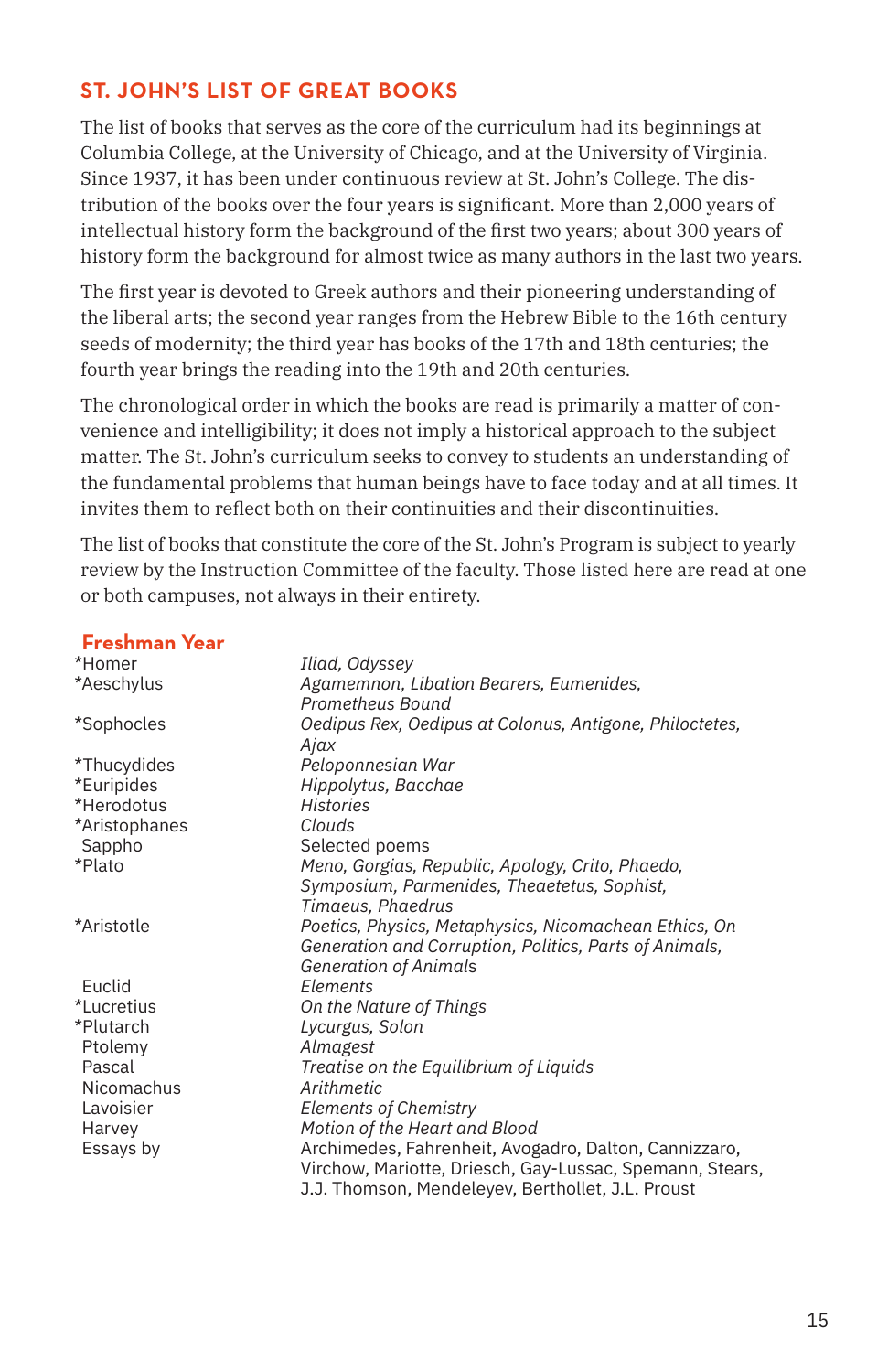#### **Sophomore Year**

\*Hebrew Bible \*New Testament<br>\*Aristotle Apollonius *Conics* \*Virgil *Aeneid* \*Tacitus *Annals* Ptolemy *Almagest* \*Augustine *Confessions* \*Anselm *Proslogium* \*Dante *Divine Comedy* \*Chaucer *Canterbury Tales* \*Montaigne *Essays* \*Bacon *Novum Organum*

Monteverdi *L'Orfeo* Mozart Operas Schubert *Songs*

#### **Junior Year**

\*Cervantes *Don Quixote*  Galileo *Two New Sciences*  \*Hobbes *Leviathan* \*Milton *Paradise Lost* La Rochefoucauld *Maximes* Madame de Lafayette *La Princesse de Clèves* La Fontaine *Fables* \*Pascal *Pensées* \*Eliot *Middlemarch* Racine *Phèdre* Newton *Principia Mathematica* \*Swift *Gulliver's Travels*

Stravinsky *Symphony of Psalms*  $De Anima, On Interpretation, Prior Analysis, Categories$ \*Plutarch *Caesar, Cato the Younger, Antony, Brutus*  Discourses, Manual<br>Annals **The Enneads** \*Maimonides *Guide for the Perplexed* \*Aquinas *Summa Theologiae* \*Machiavelli *The Prince, Discourses* Copernicus *On the Revolutions of the Spheres* Kepler *Astronomia Nova* Livy *Early History of Rome* Palestrina *Missa Papae Marcelli* Viète *Introduction to the Analytical Art*  $Richard II$ , Henry IV, The Tempest, As You Like It, *Hamlet, Othello, Macbeth, King Lear,* and Sonnets Poems by Marvell, Donne, and other 16th- and 17th-century poets<br>Descartes Geometry. \*Discourse on Method Geometry, \*Discourse on Method Pascal *Generation of Conic Sections* Bach *St. Matthew Passion, Inventions* Ouartets Beethoven *Third Symphony*

\*Descartes *Meditations, Rules for the Direction of the Mind* Huygens Treatise on Light, On the Movement of Bodies by Impact \*Spinoza *Theologico-Political Treatise, Ethics* \*Locke *Second Treatise of Government*  \*Leibniz *Monadology, Discourse on Metaphysics, Essay on Dynamics, Principles of Nature and Grace*   $Treatise$  of Human Nature \*Rousseau *Social Contract, The Origin of Inequality* \*Molière *Le Misanthrope*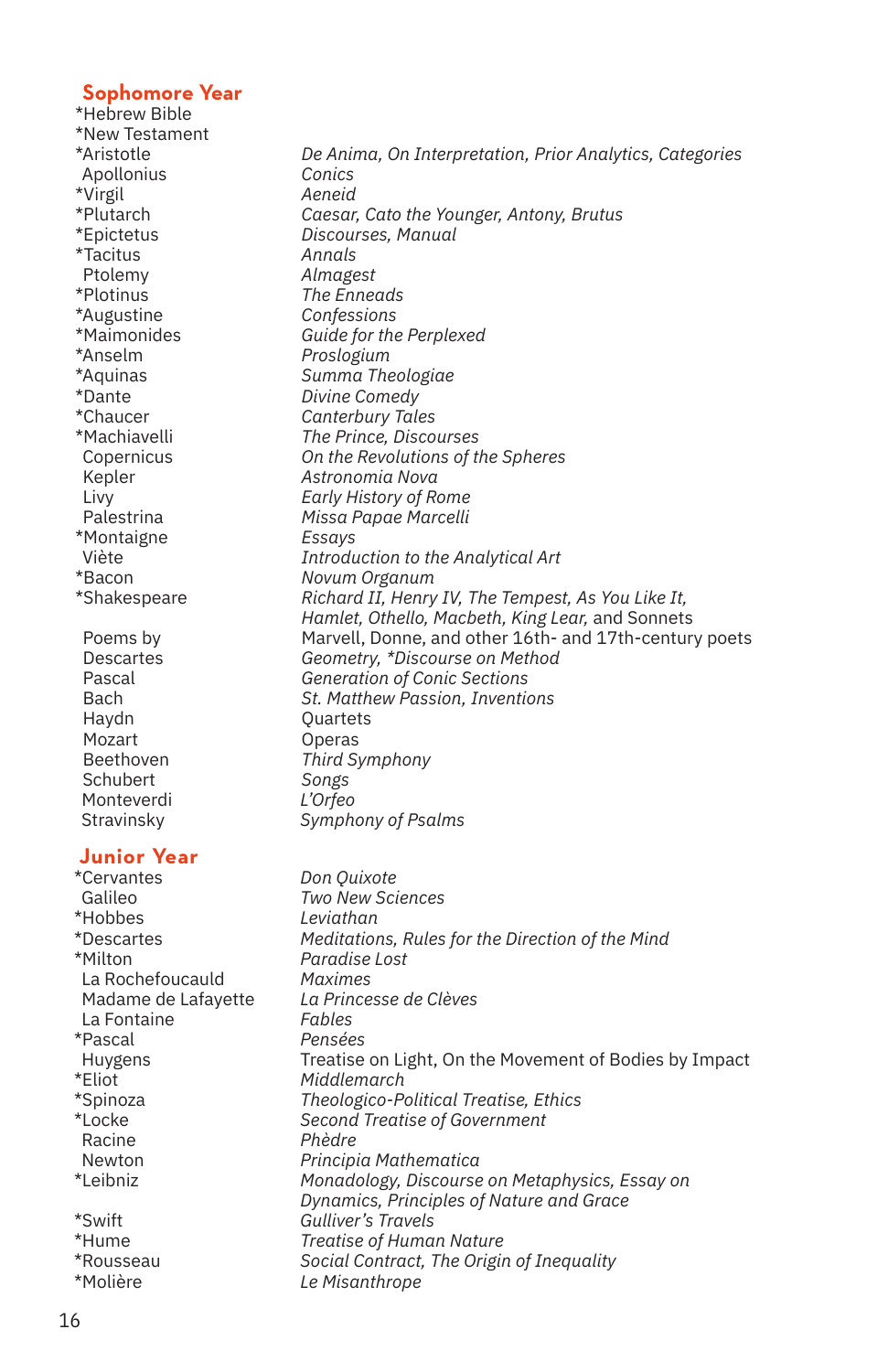| *Adam Smith              | <b>Wealth of Nations</b>                                  |
|--------------------------|-----------------------------------------------------------|
| *Kant                    | Critique of Pure Reason, Foundations of the Metaphysics   |
|                          | of Morals                                                 |
| *Mozart                  | Don Giovanni                                              |
| *Austen                  | Pride and Prejudice, Emma                                 |
| Hawthorne                | The Scarlett Letter                                       |
| Dedekind                 | Essays on the Theory of Numbers                           |
| American Founding        | *Articles of Confederation, *Declaration of Independence, |
| Documents                | *Constitution of the United States of America             |
| *Hamilton, Jay & Madison | The Federalist                                            |
| *Twain                   | The Adventures of Huckleberry Finn                        |
| *Wordsworth              | The Two Part Prelude of 1799                              |
| Essays by                | Young, Taylor, Euler, D. Bernoulli, Ørsted, Ampère,       |
|                          | Faraday, Maxwell                                          |

#### **Senior Year**

\*Supreme Court Opinions \*Goethe *Faust* Darwin *Origin of Species* \*Hegel *Phenomenology of Spirit* Lobachevsky *Theory of Parallels*   $P$ *haedrus* \*Tocqueville *Democracy in America, Documents from American History* \*Lincoln Selected speeches \*F. Douglass Selected speeches \*Kierkegaard *Philosophical Fragments, Fear and Trembling*  \*Wagner *Tristan and Isolde*  \*Marx *Capital, Political and Economic Manuscripts of 1844, The German Ideology*  \*Dostoevsky *Brothers Karamazov*  \*Tolstoy *War and Peace* \*Melville *Benito Cereno* \*O'Connor "Good Country People" \*Nietzsche *Beyond Good and Evil* \*Freud *Introductory Lectures on Psychoanalysis, Mourning and Melancholia, Beyond the Pleasure Principle*  Baudelaire *Les Fleurs du Mal* \*Booker T. Washington Selected writings \*Du Bois *The Souls of Black Folk* \*Husserl *Crisis of the European Sciences* \*Heidegger *The Word of Nietzsche, God is Dead, Introduction to Metaphysics*  \*Simone de Beauvoir *The Second Sex*  Einstein Selected papers \*Conrad *Heart of Darknes*s \*Faulkner *Go Down Moses* Flaubert *Un Coeur Simple* \*Woolf *Mrs. Dalloway, To the Lighthouse* \*Baldwin *The Fire Next Time* Poems by Emily Dickinson, Yeats, T. S. Eliot, Wallace Stevens, Valéry, Rimbaud, Elizabeth Bishop Essays by Faraday, J. J. Thomson, Millikan, Minkowski, Rutherford, Davisson, Schrödinger, Bohr, de Broglie, Heisenberg, Mendel, Boveri, Sutton, Morgan, Beadle & Tatum, Sussman, Watson & Crick, Jacob & Monod, Hardy

*\* For these authors, one or more of their books are read in seminar. Other authors are read in the tutorials and laboratory.*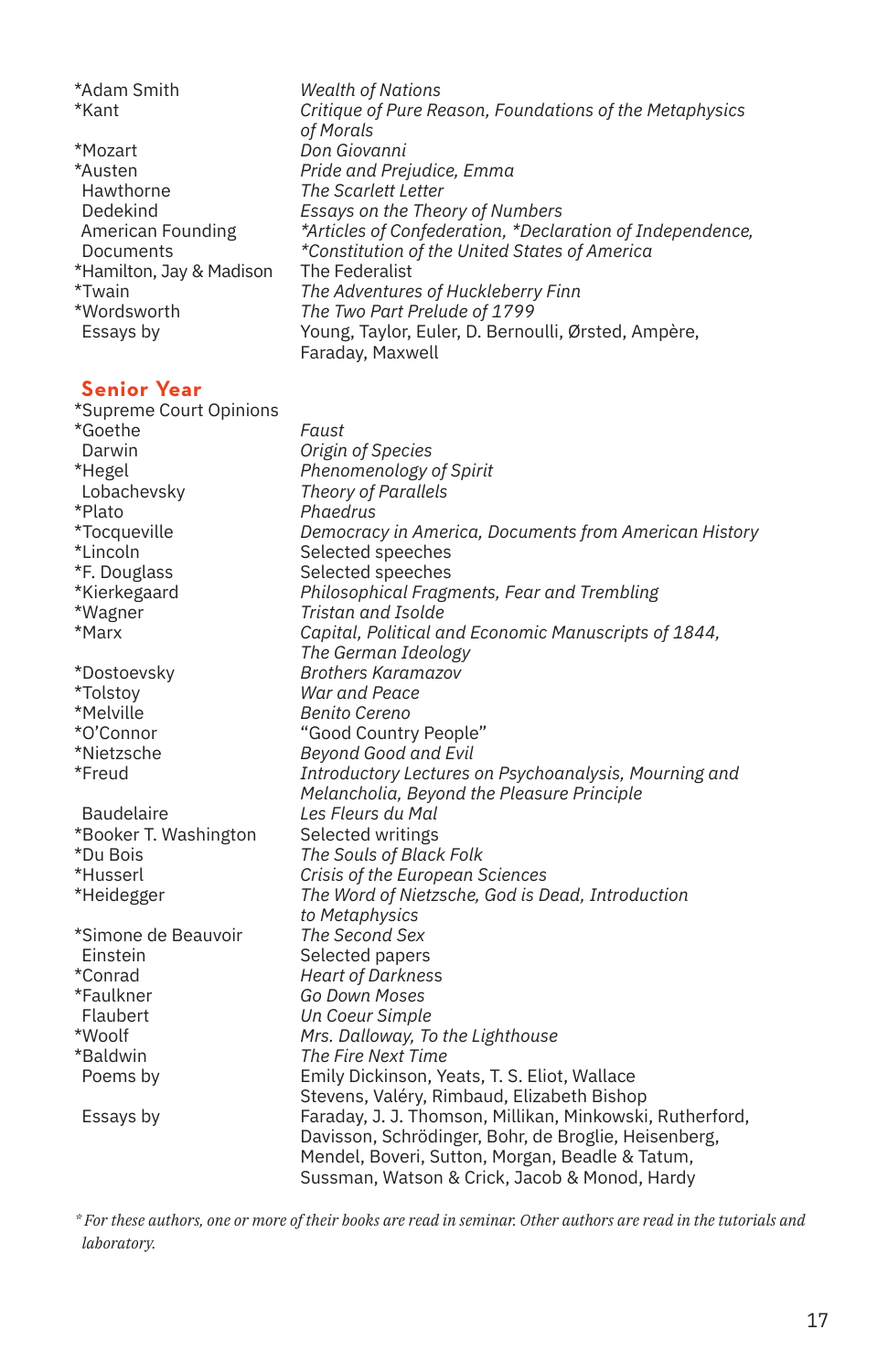# **ST. JOHN'S LIST OF AUTHORS AND TEXTS**

Classification of authors, according to conventional subject matter, through the four years.

| Freshman<br>Homer<br>Plato<br>Aristotle<br>Year<br>Aeschylus<br>Lucretius<br>Sophocles<br>Euripides<br>Aristophanes | <b>LITERATURE</b> | <b>PHILOSOPHY</b><br><b>AND THEOLOGY</b> |  |
|---------------------------------------------------------------------------------------------------------------------|-------------------|------------------------------------------|--|
|                                                                                                                     |                   |                                          |  |

| Sophomore<br>Year     | Virgil<br>Dante<br>Chaucer<br>Shakespeare<br>Donne<br>Marvell                                                                                |                                                                         | Aristotle<br>Epictetus<br>Plotinus<br><b>Hebrew Bible</b><br>Augustine<br>Anselm<br>Aquinas<br>Luther<br>Montaigne<br>Bacon<br>Maimonides |  |  |  |  |
|-----------------------|----------------------------------------------------------------------------------------------------------------------------------------------|-------------------------------------------------------------------------|-------------------------------------------------------------------------------------------------------------------------------------------|--|--|--|--|
| <b>Junior</b><br>Year | Cervantes<br>Milton<br>Swift<br>Racine<br>La Fontaine<br>J. Austen<br>La Rochefoucauld<br>G. Eliot<br>Molière<br>Wordsworth<br>Twain         |                                                                         | Descartes<br>Pascal<br>Hobbes<br>Spinoza<br>Locke<br>Leibniz<br>Hume<br>Kant                                                              |  |  |  |  |
| <b>Senior</b><br>Year | Tolstoy<br>Dostoevsky<br>Goethe<br>Flaubert<br>Baudelaire<br>Rimbaud<br>Valéry<br>Melville<br>Dickinson<br>Yeats<br>Conrad<br>Kafka<br>Woolf | Woolf<br>O'Connor<br>E. Bishop<br>Faulkner<br>W. Stevens<br>T. S. Eliot | Hegel<br>Kierkegaard<br>Nietzsche<br>Heidegger<br>Husserl<br>Wittgenstein<br>de Beauvoir<br>Plato                                         |  |  |  |  |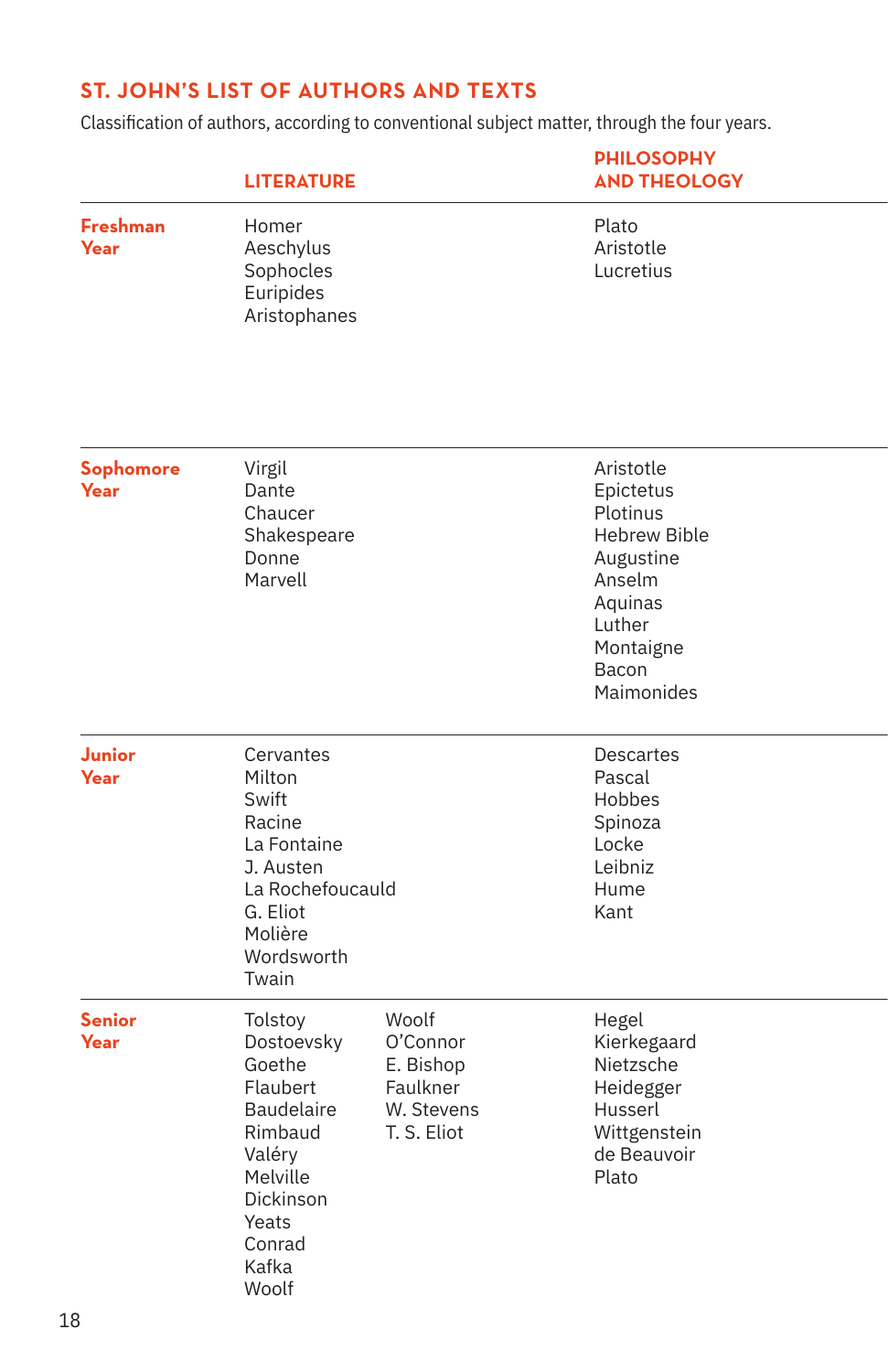|               | <b>HISTORY AND</b><br><b>SOCIAL SCIENCE</b>                                                                                                       | <b>MATHEMATICS AND</b><br><b>NATURAL SCIENCE</b>                                                                                                |                                                                                                                                                            | <b>MUSIC</b>                                                                                           |
|---------------|---------------------------------------------------------------------------------------------------------------------------------------------------|-------------------------------------------------------------------------------------------------------------------------------------------------|------------------------------------------------------------------------------------------------------------------------------------------------------------|--------------------------------------------------------------------------------------------------------|
|               | Herodotus<br>Thucydides<br>Plutarch                                                                                                               | Euclid<br>Nicomachus<br>Ptolemy<br>Lavoisier<br>Dalton<br>Archimedes<br>Pascal<br>Fahrenheit<br>Avogadro<br>Virchow                             | Mariotte<br>Gay-Lussac<br>Proust<br>Cannizzaro<br>Berthollet<br>Mendeleyev<br>J. J. Thomson<br>Harvey<br>Driesch<br>Spemann                                |                                                                                                        |
| Livy          | Plutarch<br>Tacitus<br>Machiavelli                                                                                                                | Ptolemy<br>Apollonius<br>Copernicus<br>Viète<br>Descartes<br>Pascal<br>Kepler                                                                   |                                                                                                                                                            | Palestrina<br>Bach<br>Mozart<br>Beethoven<br>Schubert<br>Stravinsky<br>Haydn<br>Des Prez<br>Monteverdi |
| Locke         | Rousseau<br>Adam Smith<br>Hamilton, Jay,<br>Madison                                                                                               | Galileo<br>Young<br>Euler<br>Taylor<br>Newton<br>Leibniz<br>Huygens                                                                             | Dedekind<br>D. Bernoulli<br>Faraday<br>Maxwell<br>Ørsted<br>Ampère                                                                                         | Mozart                                                                                                 |
| Hegel<br>Marx | Documents<br>from American<br>political history<br>Tocqueville<br>Lincoln<br>F. Douglass<br>B. Washington<br>Du Bois<br>Hamilton, Jay,<br>Madison | Faraday<br>Lobachevsky<br>Rutherford<br>Minkowski<br>Davisson<br>de Broglie<br>Beadle & Tatum<br>Boveri<br>Sutton<br>Morgan<br>Sussman<br>Hardy | Mendel<br>J. J. Thomson<br>Bohr<br>Millikan<br>Schrödinger<br>Darwin<br>Freud<br>Einstein<br>Heisenberg<br><b>Dirac</b><br>Watson & Crick<br>Jacob & Monod | Wagner                                                                                                 |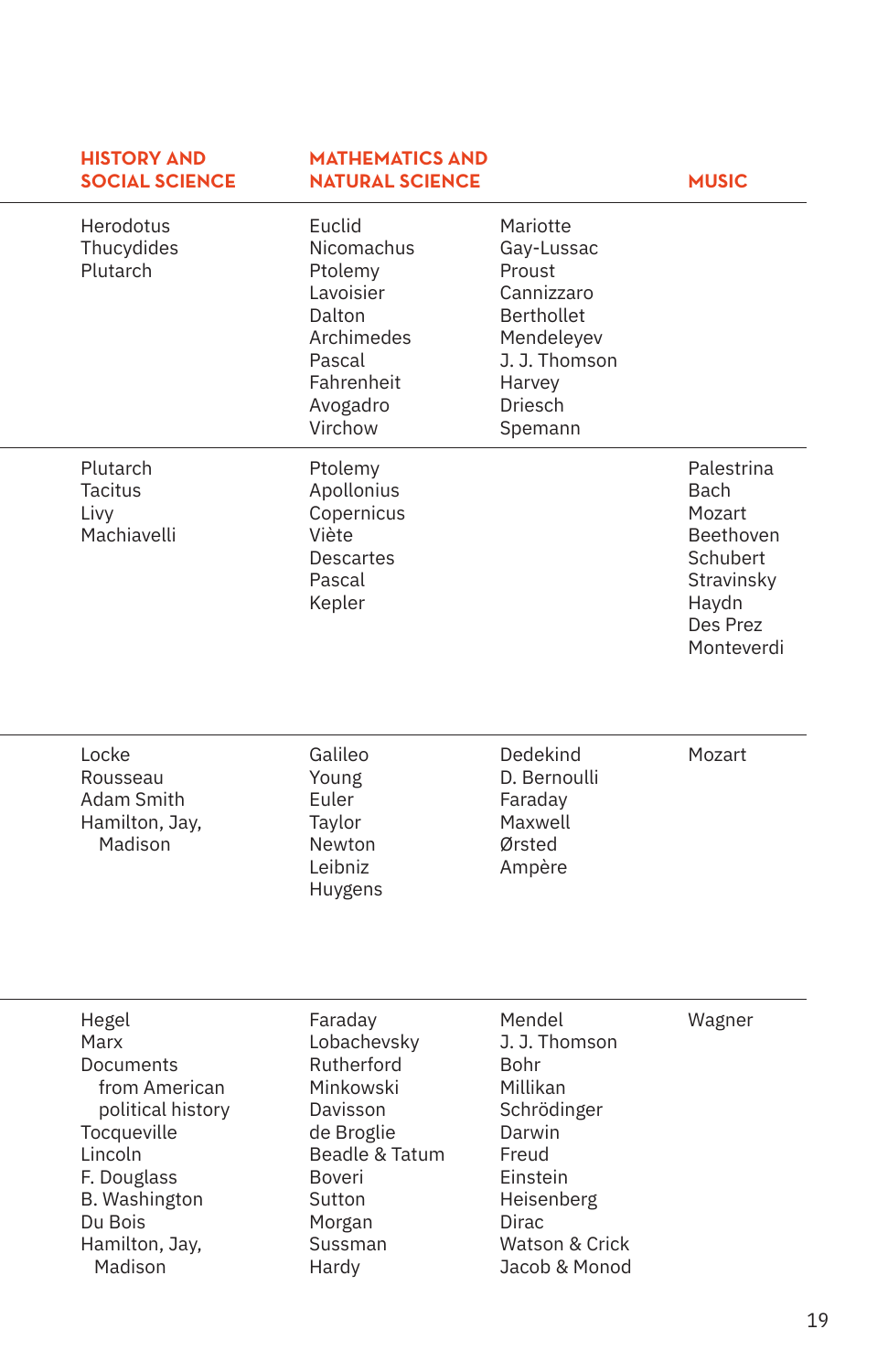#### **THE TUTORS**

At St. John's, the teaching members of the faculty are called tutors. The title "professor" is avoided to signify that it is not the chief role of the tutors to expound doctrines in their field of expertise. Instead, learning is a cooperative enterprise carried out in small groups with persons at different stages of learning working together. All participants in a class are expected to prepare for their discussion by studying the text that is the principal teacher of the class—it might be Plato or Newton or Jane Austen or one of the other authors who wrote from the high point of their learning.

What then is the role of the reading and talking teachers, the tutors? First of all, they should be good questioners, able to raise important issues that will engage the intellectual and imaginative powers of their students. Next, they must be good listeners, able to determine the difficulties of their students and to help them to reformulate their observations and examine their opinions. The tutors should be ready to supply helpful examples and to encourage students to examine the implications of their first attempts at understanding. In summary, the role of the tutors is to question, to listen, and to help. The help might take the form of translation, experimentation, demonstration, or explanation, but first of all the tutor will call on the students to try to help themselves.

In order that conversations at St. John's will not be limited to what fits neatly inside a single discipline, it is essential that St. John's tutors re-educate themselves to acquire increased understanding in those parts of the Program that are outside their field of post-graduate training. For example, tutors with advanced degrees in mathematics would

prepare themselves to lead language tutorials requiring translations from Sophocles or Racine. The advantage of this for students is that they are under the guidance of active learners who will not avert their far-ranging questions with the reply that these matters are handled in another department. The advantage of this for tutors is that they are involved with a variety of works of such richness that they are continually tempted to strive for greater comprehension of them. Some tutors do find time to write articles and books, but their first duty is to prepare themselves to teach the St. John's Program. This preparation is necessarily demanding because no full-time tutor is confined to a single part of the Program. They are, and have to be, teaching members of a seminar and of either two tutorials or of one tutorial and a laboratory section, and they are continually teaching their colleagues and learning from them.

It is important that tutors have time to probe more deeply into the foundations and wider contexts of what is studied at St. John's than the preparation for classes usually allows. In order to avoid staleness and the ever-present danger of succumbing to routine performance, they are granted sabbatical leaves to allow for leisure and serious study. Between sabbatical leaves, faculty study groups are set up. Leaders of such groups are sometimes relieved of part of their ordinary teaching duties. The groups engage in a thorough study and exploration of a subject. The subject may not be directly related to the St. John's curriculum, as the work of the study groups opens new perspectives for teaching and learning at St. John's.

A committee of tutors, the Instruction Committee, is responsible for advising the deans on all matters of instruction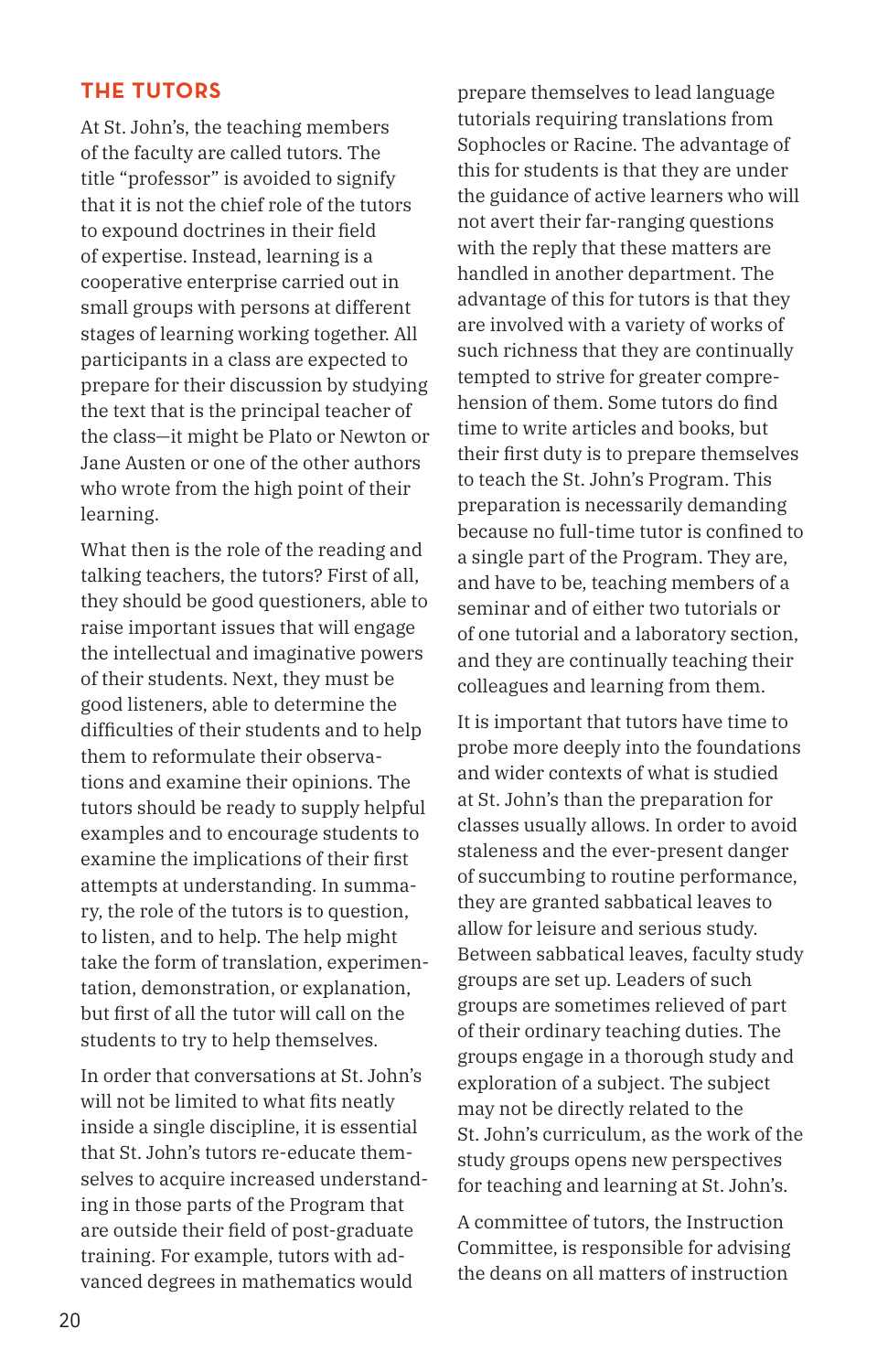and advising the presidents on appointments to the faculty. The committee consists of the deans and 12 tutors, six elected by the tutors on each campus of the college; the presidents sit with the Instruction Committee ex officio. The members of the committee on each campus constitute the Instruction Committee for that campus and meet regularly throughout the year. The full committee meets annually.

#### **SCHEDULES**

Perhaps the most distinctive mark of St. John's College is the fact that all the students of the same year are reading the same books at the same time with the same immediate preparation. This may be the week when all freshmen are learning the Greek alphabet; or the weeks when they are meeting the highest type of Greek mathematics in the fifth book of Euclid's *Elements*; or the time of the first assignment in Thucydides, when students and seminar leaders are thinking about the implications for liberty in Pericles' funeral oration. Thus all students, having a common program of study, have a common ground for conversation.

The general schedule is the same for all students. The language, mathematics, and music tutorials each meet for threeand-one-half hours to four-and-onehalf hours per week. Freshmen, juniors, and seniors spend up to six hours each week in the laboratory. Each week there are two evening seminars, lasting two hours or more. A formal lecture or concert is given once a week. Sixteen to 19 hours per week are spent in regular classes. The year is divided into two semesters of 16 weeks each.

| A Sample Freshman Schedule, Annapolis |                                     |                    |                                        |                                       |                           |  |
|---------------------------------------|-------------------------------------|--------------------|----------------------------------------|---------------------------------------|---------------------------|--|
| <b>HOUR</b><br>$9-10:10$ a.m.         | <b>MONDAY</b><br>Language           | <b>TUESDAY</b>     | <b>WEDNESDAY</b><br>Language           | <b>THURSDAY</b><br><b>Music</b>       | <b>FRIDAY</b><br>Language |  |
| 10:20-11:30 a.m.                      |                                     | <b>Mathematics</b> | <b>Mathematics</b>                     |                                       | <b>Mathematics</b>        |  |
| $1-3:40$ p.m.                         | Laboratory                          |                    |                                        | Laboratory                            |                           |  |
| 8-10 p.m.                             | Seminar                             |                    |                                        | Seminar                               | <b>Formal Lecture</b>     |  |
|                                       |                                     |                    |                                        |                                       |                           |  |
|                                       |                                     |                    | A Sample Freshman Schedule, Santa Fe   |                                       |                           |  |
| <b>HOUR</b><br>$9-10:30$ a.m.         | <b>MONDAY</b><br><b>Mathematics</b> | <b>TUESDAY</b>     | <b>WEDNESDAY</b><br><b>Mathematics</b> | <b>THURSDAY</b><br><b>Mathematics</b> | <b>FRIDAY</b>             |  |
| 10:30 a.m.-12 p.m. Music              |                                     | Language           | Language                               | Language                              |                           |  |
| $1:30-4:30$ p.m.                      |                                     | Laboratory         |                                        | Laboratory                            |                           |  |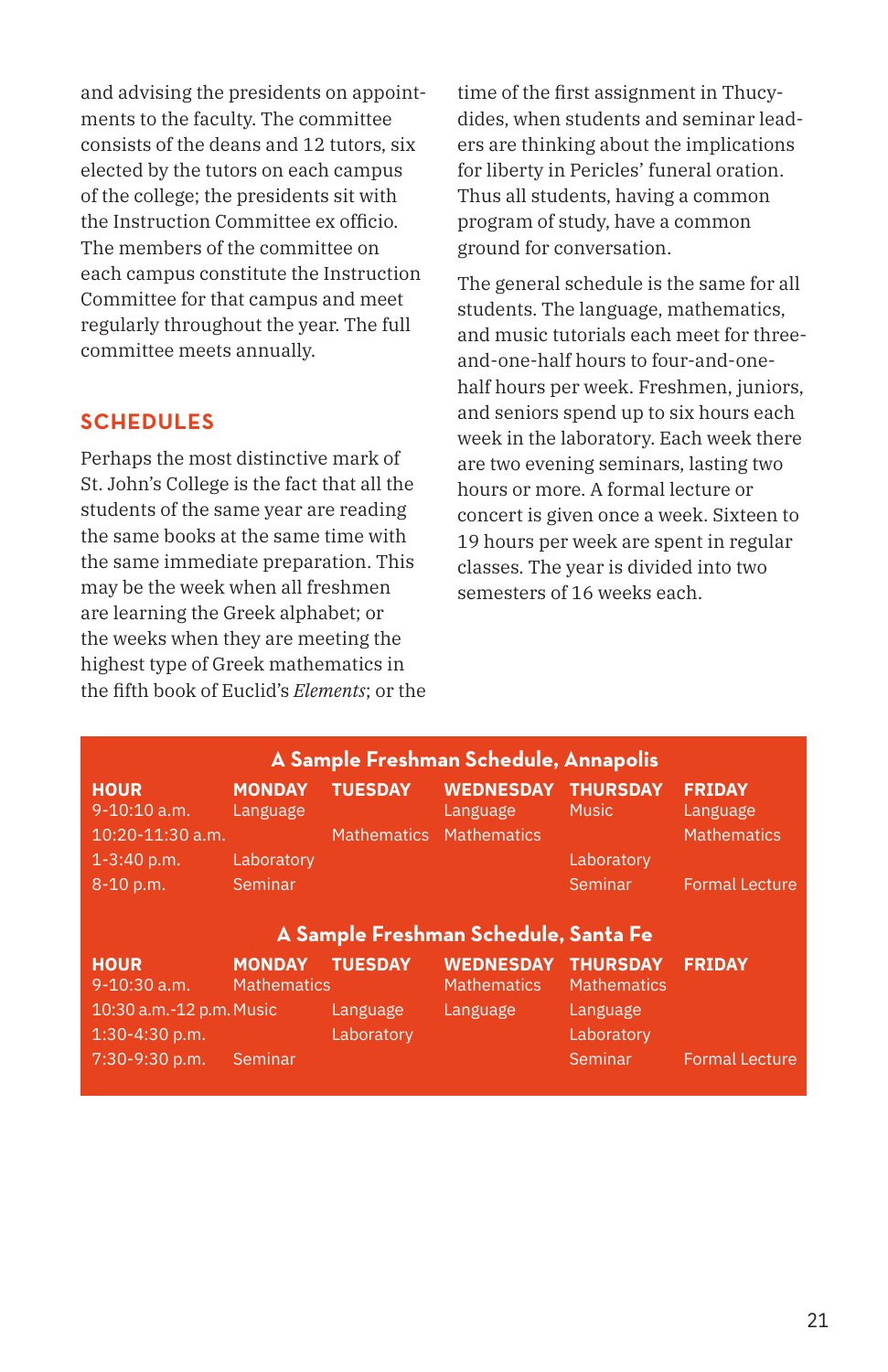# **ESSAYS AND EXAMINATIONS**

Annually in Annapolis and each semester in Santa Fe, all freshmen, sophomores, and juniors submit essays to their seminar leaders on some aspect of the liberal arts. These essays are based directly upon books in the Program.

# **Oral Examinations**

Toward the end of each semester, oral examinations are conducted for each student by the seminar leaders. The students are questioned freely and informally on the texts they have read or the paper they have written and on their critical and interpretive opinions. It is not the principal aim of the examiners to find out how much students remember. Students are encouraged to consider the different parts of their study in relation to each other and to problems that may not have been treated in any of their classes. For freshmen, the first oral examination of the year is given before the winter vacation, and for juniors and seniors, just before preceptorials begin.

# **The Algebra Examination**

Before the second semester of their sophomore year, students must pass an examination in elementary algebra and trigonometry. Review sessions are offered.

# **The Final Essay and Oral Examination**

In the senior year, the student is required to present to the faculty a final essay related to some aspect of the four years' work. It is not intended to be a piece of specialized research, but rather a sustained performance in the liberal arts. Four weeks at the start of the second semester are reserved for essay writing; during this period, seniors are relieved of classes. If the final essay is approved by the faculty committee to

which it has been assigned for reading, the student is examined about it by the committee in an hour-long public examination. No degree is awarded unless both the essay and the oral examination are satisfactory. The senior essay is regarded as a culmination of the student's learning.

# **ACADEMIC STANDING**

Because St. John's classes are small and intimate, and because students participate actively, tutors are aware of their students' progress from day to day. The tutors' appraisals of a student are based on the student's total performance as a member of the tutorials and seminar.

It is assumed that each student has the required capacities to pursue this course of study until there is clear evidence to the contrary. The curriculum is varied and rich enough for great diversity of interest, performance, and achievement, and there is ample room within it for a wide range of ability and for individual choice and guidance. Moreover, St. John's is free from the pressures of conventional examinations and competition for grades.

Because student participation is essential to the way in which classes are conducted at St. John's, attendance at all regularly scheduled college exercises is required. A record of absences is kept. This record is taken into consideration whenever there is occasion to determine academic standing.

# **The Don Rag**

Within the college, the most important form of evaluation is the don rag. Once a semester, freshmen, sophomores, and juniors meet with their tutors in the don rag. The tutors report to one of the semi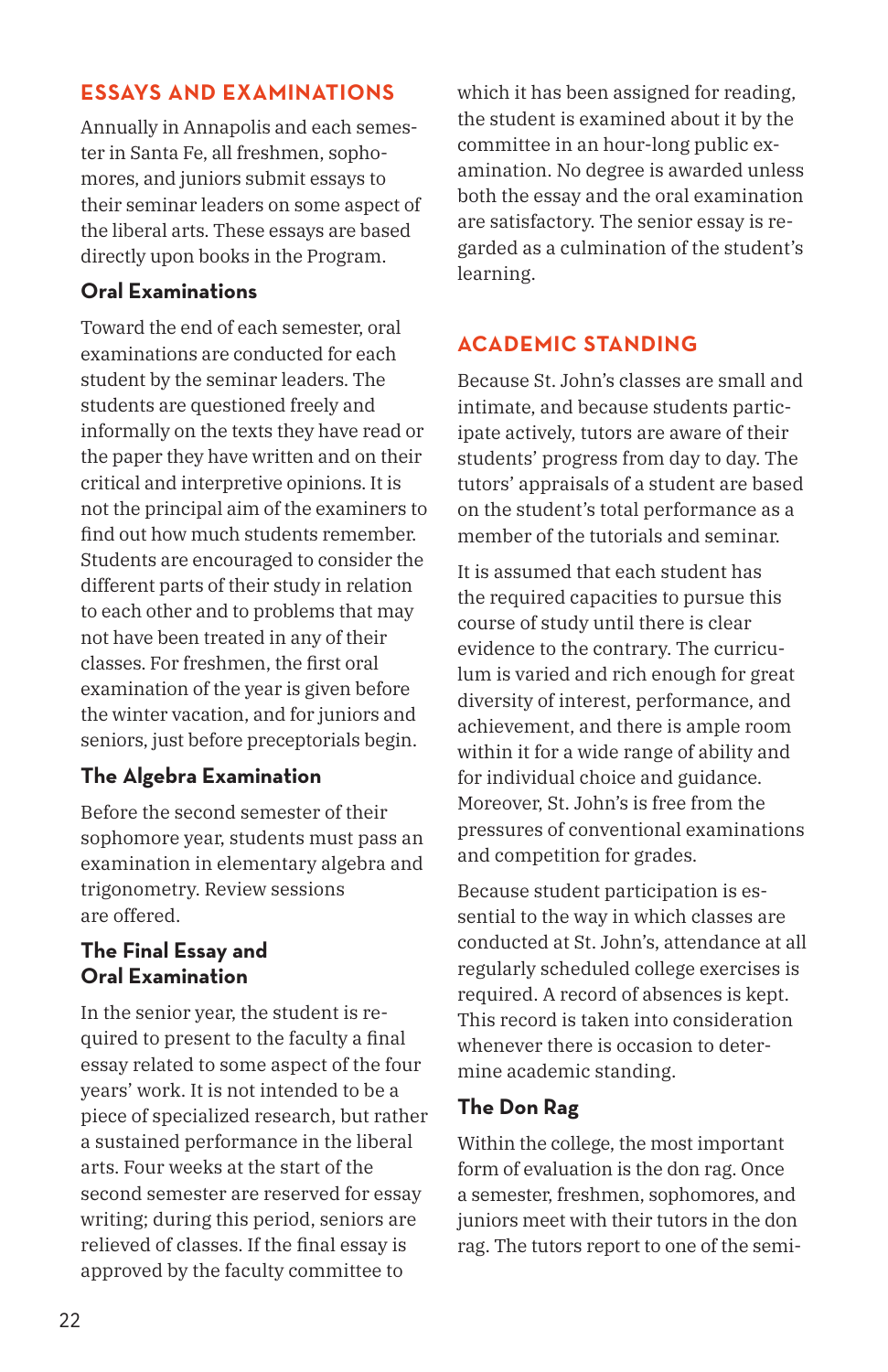nar leaders on the students' work during the semester; the students are then invited to respond to their tutors' reports and comment on their own work. Advice may be requested and given, difficulties may be aired, but grades are not reported or discussed.

In the junior year, conferences replace some of the don rags. In conferences, students report on their own work, and then the tutors comment on that report. By the time students are seniors, it is assumed that they can evaluate their own work, and there is no don rag unless a tutor believes that there is a special need for one.

If a student's work as a whole falls below a satisfactory level, the student may be placed on academic probation, with the stipulation of conditions that must be met if the student is to continue in the college. The normal probationary period is one semester.

# **Letter Grades**

Students are encouraged not to work for grades, but to develop their powers of understanding. Therefore, within the college, grading is not of central importance. Students are told their grades only on request. The tutor's comprehensive judgment of a student is reported to the dean each semester as a conventional letter grade, A, B, C, D or F, where C indicates that the work is at a satisfactory level. Such a grading system is necessary for students who wish to enter graduate or professional school, or to transfer to another college.

# **Sophomore Enabling**

Sophomore enabling is a review by the Instruction Committee—with the advice of all the tutors of sophomores—of the student's learning during the two years spent in the college. The sophomore essay is especially important in the enabling procedure. Consequently, no students are enabled to enter the junior class unless they have written a satisfactory essay, and then only if in the judgment of the Instruction Committee they are sufficiently prepared for the work of the final two years. In particular, the enabling judgment looks to the possibility of the student writing an acceptable senior essay.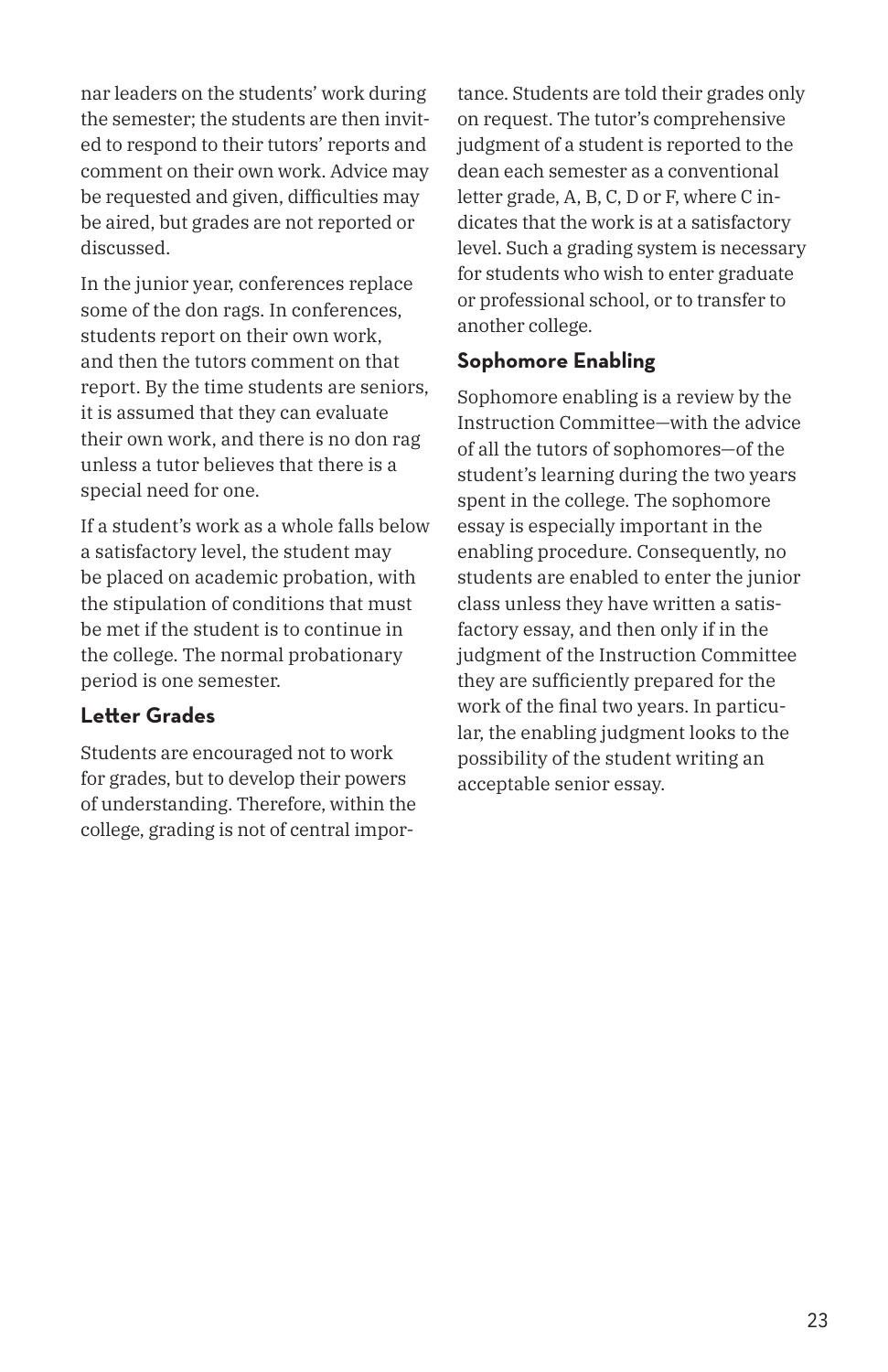# **THE ST. JOHN'S DEGREE**

# **Bachelor of Arts**

The student who completes the four-year curriculum satisfactorily is awarded the degree of Bachelor of Arts. Students who enter in the January session graduate in three and one-half years, and they spend their first summer completing their freshman year, so that they, too, complete a four-year curriculum. On the transcript, St. John's seminars, tutorials, and laboratories are translated into terms of conventional subjects. The curriculum is the equivalent of approximately 136 semester hours.

### **UNDERGRADUATE COURSES AND CREDITS**

| <b>FRESHMAN</b>                       |             |
|---------------------------------------|-------------|
| Freshman Laboratory 1 or 2            | 4 credits   |
| Freshman Language Tutorial 1 or 2     | 4 credits   |
| Freshman Mathematics Tutorial 1 or 2  | 4 credits   |
| Freshman Music Tutorial 1 or 2        | 1 credit    |
| Freshman Seminar 1 or 2               | 4 credits   |
| Freshman Annual Essay                 | .50 credit  |
| <b>SOPHOMORE</b>                      |             |
| Sophomore Music Tutorial 1 or 2       | 5 credits   |
| Sophomore Language Tutorial 1 or 2    | 4 credits   |
| Sophomore Mathematics Tutorial 1 or 2 | 4 credits   |
| Sophomore Seminar 1 or 2              | 4 credits   |
| Sophomore Annual Essay                | 1 credit    |
| <b>JUNIOR</b>                         |             |
| Junior Laboratory 1 or 2              | 5 credits   |
| Junior Language Tutorial 1 or 2       | 4 credits   |
| Junior Mathematics Tutorial 1 or 2    | 4 credits   |
| Junior Seminar 1                      | 2 credits   |
| Junior Seminar 2                      | 4 credits   |
| Junior Preceptorial                   | 2 credits   |
| Junior Annual Essay                   | 1 credit    |
| <b>SENIOR</b>                         |             |
| Senior Laboratory 1/2                 | 4/3 credits |
| Senior Language Tutorial 1/2          | 4/3 credits |
| Senior Mathematics Tutorial 1/2       | 4/3 credits |
| Senior Seminar 1/2                    | 2/3 credits |
| Senior Preceptorial                   | 2 credits   |
| Senior Essay                          | 3.5 credits |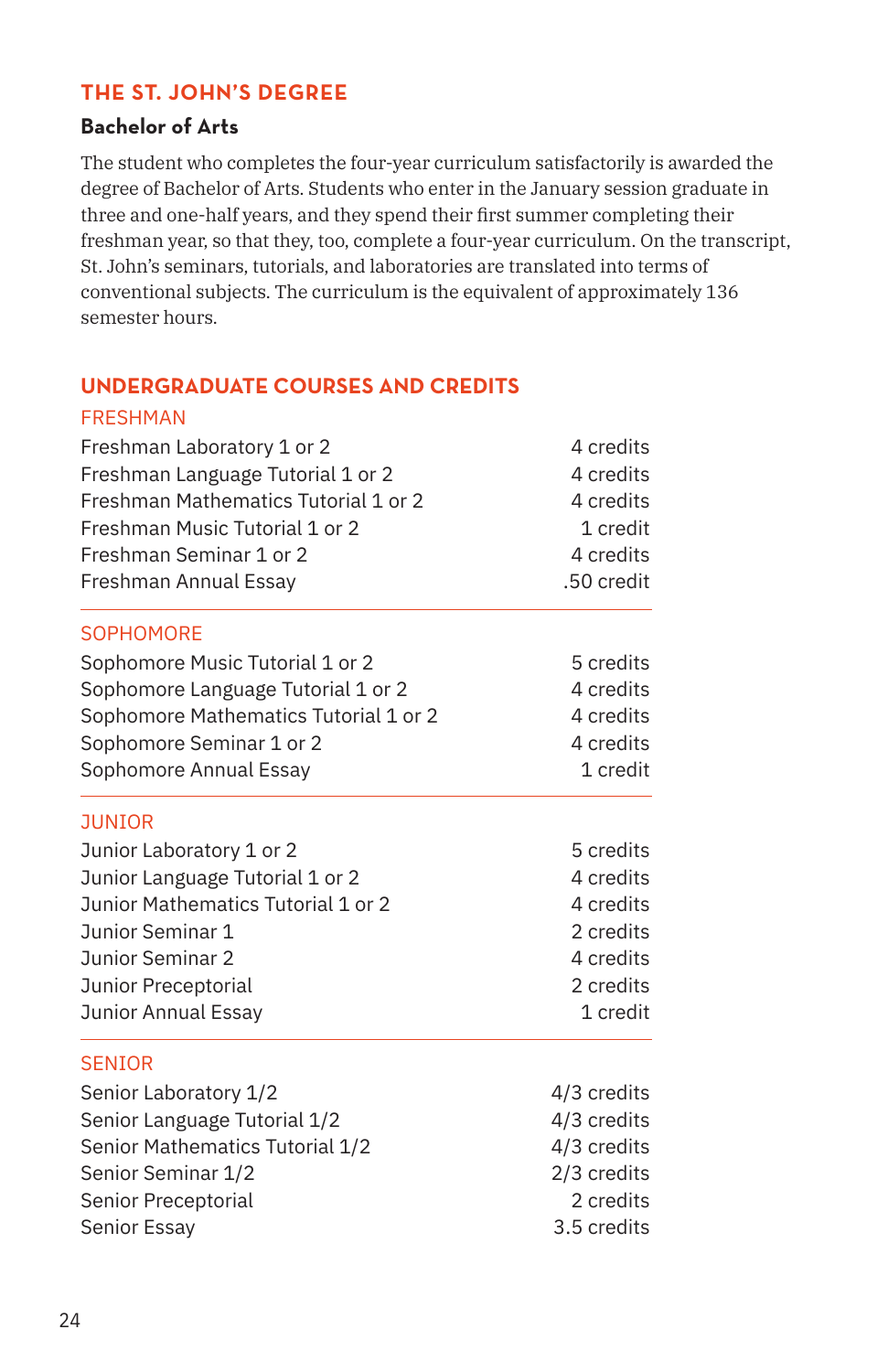## **THE GRADUATE INSTITUTE IN LIBERAL EDUCATION**

The Graduate Institute at St. John's College offers a Master of Arts in Liberal Arts on both campuses and a Master of Arts in Eastern Classics on the Santa Fe campus. These programs, inspired by that of the undergraduate college, have two distinctive features: The curriculum consists exclusively of classic or great books used as texts, and all classes are conducted as small group discussions. Applications are encouraged from adults with diverse educational and cultural backgrounds and with varied interests and professions.

# **DEGREE OF MASTER OF ARTS IN LIBERAL ARTS**

The aim of the program is to help students formulate and respond to fundamental questions about themselves and their world by reading and discussing with others the great books of the Western tradition. The readings are organized into five segments: Literature, Politics and Society, Philosophy and Theology, Mathematics and Natural Science, and History. Students must complete four of these five segments to earn the Master of Arts in Liberal Arts degree (36 semester credit hours). These segments taken together constitute a closely integrated program of study.

Classes are small and based on discussion of classic texts, but differ in significant ways. The heart of the curriculum is the seminar, in which 14 to 19 students engage in a discussion initiated by a tutor's question about the assigned reading. In the tutorial, a slightly smaller group of students focuses more intensively on smaller assignments—either mathematical proofs, short literary texts, or dense arguments of philosophy or political theory. The preceptorial, with an even smaller number of students, engages in the study of a single book or topic and requires that students write a substantial paper. Faculty members, called tutors, lead classes by posing questions and guiding the discussion, rather than by lecturing in their field of expertise.

At least two segments are offered in the 16-week fall and spring terms, and usually two to four are offered in the eight-week summer term. In the fall and spring terms, classes meet only two days a week, in the late afternoons and evenings, making it possible for students who work to participate. During the summer, classes meet five days a week and start earlier in the day. Schedules vary somewhat between the two campuses. Students may matriculate in any of the three terms, and take segments in any order compatible with the sequence of offerings. An optional master's essay may be written by students who have completed at least two terms.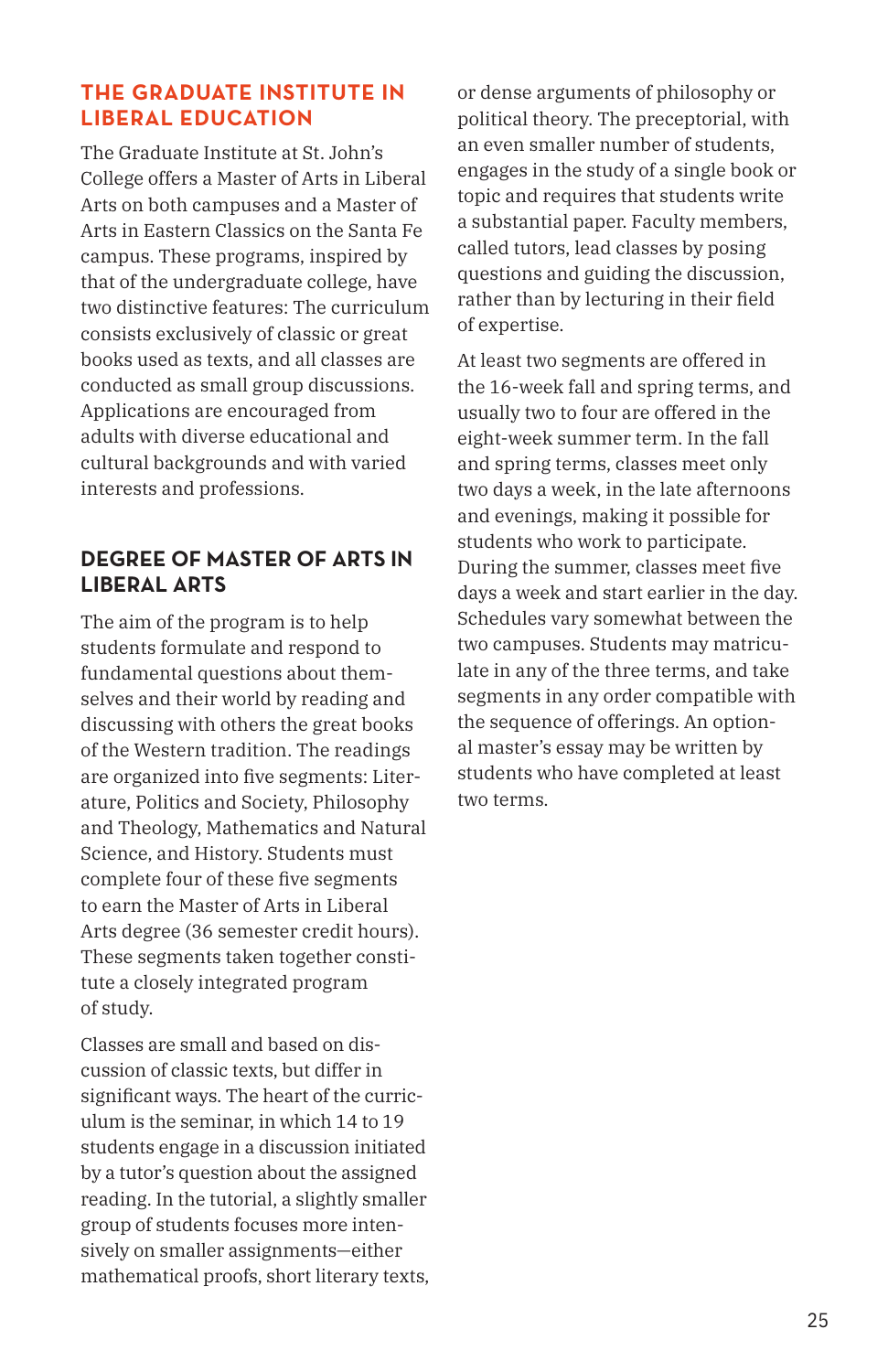# **THE LIBERAL ARTS CURRICULUM\*\***

#### **Literature**

# **SEMINAR**

Aristophanes *Frogs*

# **TUTORIAL**

Shakespeare *King Lear* Aristotle Selected English lyric poetry

#### **Politics and Society**

**SEMINAR** Plato *Republic* Aristotle *Politics\** Machiavelli *The Prince*

# **TUTORIAL**

Thomas Aquinas *Treatise on Law\** Hobbes *Leviathan\** American Founding Documents *Declaration of Independence* 

*Iliad, Odyssey* Aeschylus *Agamemnon, Libation Bearers, Eumenides* Sophocles *Oedipus Rex, Oedipus at Colonus, Antigone* Euripides *Hippolytus, Bacchae, Electra*

Canterbury Tales in Middle English\*

Lycurgus, Solon Locke *Second Treatise of Civil Government* Rousseau *On the Origin and Foundations of Inequality*  Marx *The Economic and Philosophic Manuscripts of 1844\** Tocqueville *Democracy in America\**

> Aristotle *Nicomachean Ethics\* Articles of Confederation U.S. Constitution*

Hamilton, Jay, and Madison *The Federalist\** Selected U.S. Supreme Court Decisions

# **Mathematics and Natural Science**

**SEMINAR** Aristotle *Physics\** Ptolemy *Almagest\**

 $Timeeus*$ Lucretius *On the Nature of Things* Galileo *Dialogue on the Two Chief World Systems\** Darwin *The Origin of Species\** Freud *Selected Works*

# **TUTORIAL**

 $Flements*$ Lobachevski *The Theory of Parallels\**

#### **Philosophy and Theology SEMINAR**

*Genesis Exodus Job Matthew Romans*  Augustine *Confessions\**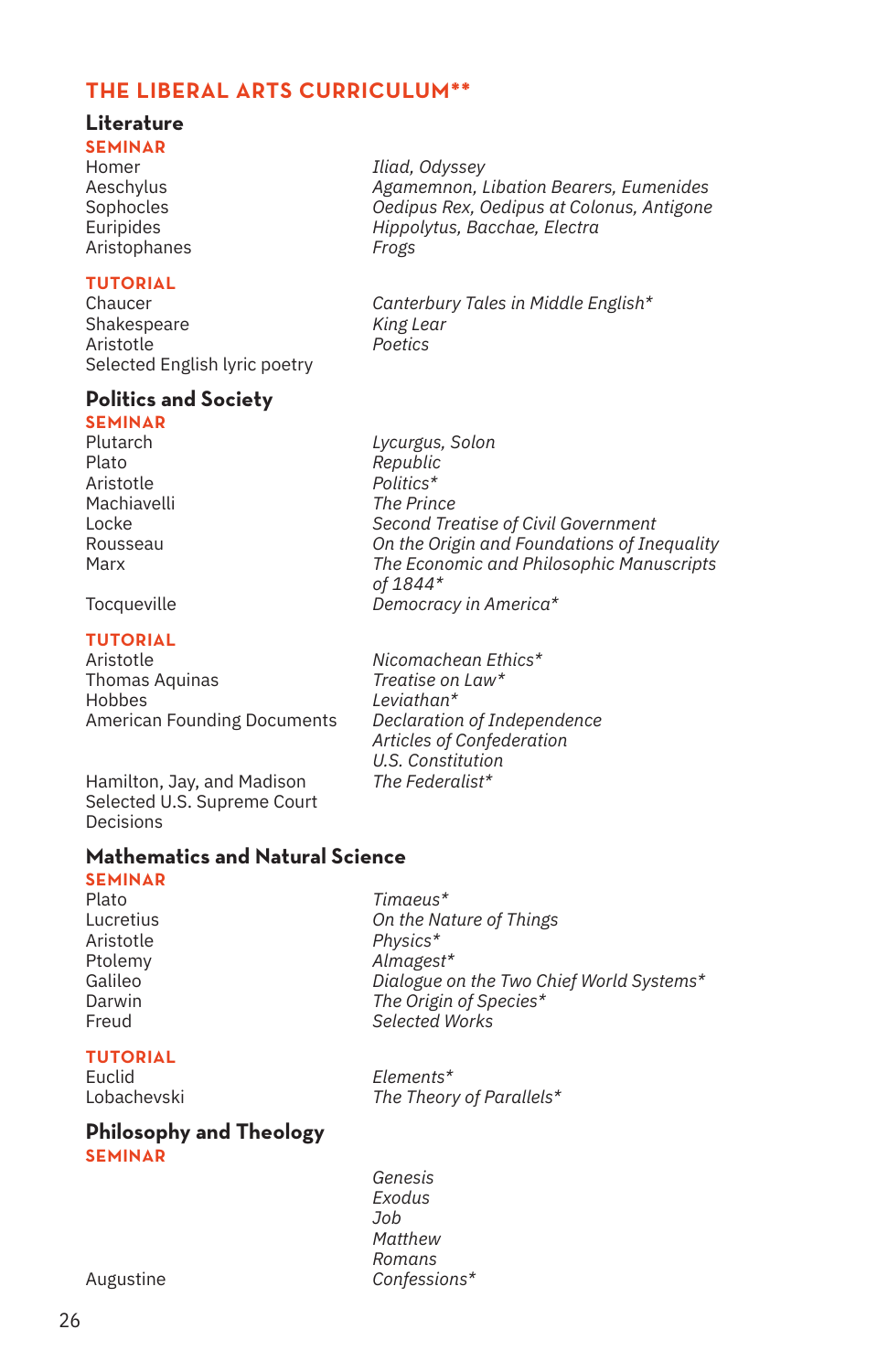# **TUTORIAL**

Plato *Meno*

# **History**

#### **SEMINAR**

Herodotus *Histories\** Polybius *Histories\** Tacitus *Annals\**

# **TUTORIAL**

- 
- 

#### **PRECEPTORIAL**

(sample offerings) Aristotle *On the Soul* Confucius *Analects* Virgil *Aeneid* Cervantes *Don Quixote* Galileo *Two New Sciences* Spinoza *Ethics* Rousseau *Emile* Austen *Emma* Maxwell *Theory of Heat* Eliot *Middlemarch* Joyce *Ulysses* Selected poems of Emily Dickinson

Thomas Aquinas *Summa Theologica\** **Groundwork of the Metaphysics of Morals** Kierkegaard *Philosophical Fragments*

Aristotle *Metaphysics\** Descartes *Meditations* Hume *An Enquiry Concerning Human Understanding* Kant *Prolegomena to Any Future Metaphysics* Nietzsche *Beyond Good and Evil\**

Thucydides *Peloponnesian War\** Livy *Early History of Rome\** Plutarch *Caesar, Cato the Younger* The Old Regime and the French Revolution\*

The City of God\* Vico *The New Science\** Kant *Idea of a Universal History* Ideas Toward the Philosophy of the History *of Mankind\** Hegel *Philosophy of History\** Marx *The German Ideology* Nietzsche *Uses and Abuses of History for Life* Dilthey *Introduction to the Human Sciences\** Collingwood *The Idea of History\** Strauss *Political Philosophy and History\**

Machiavelli *The Florentine Histories* Montesquieu *The Spirit of the Laws* Smith *The Wealth of Nations* Theory of Light **Aristotle, Descartes, Huygens, and Newton** Lavoisier *Elements of Chemistry* Hegel *The Philosophy of Right* Dostoevski *The Brothers Karamazov* Wittgenstein *Philosophical Investigations* Arendt *The Origins of Totalitarianism*

*\*\*Readings may differ slightly between campuses*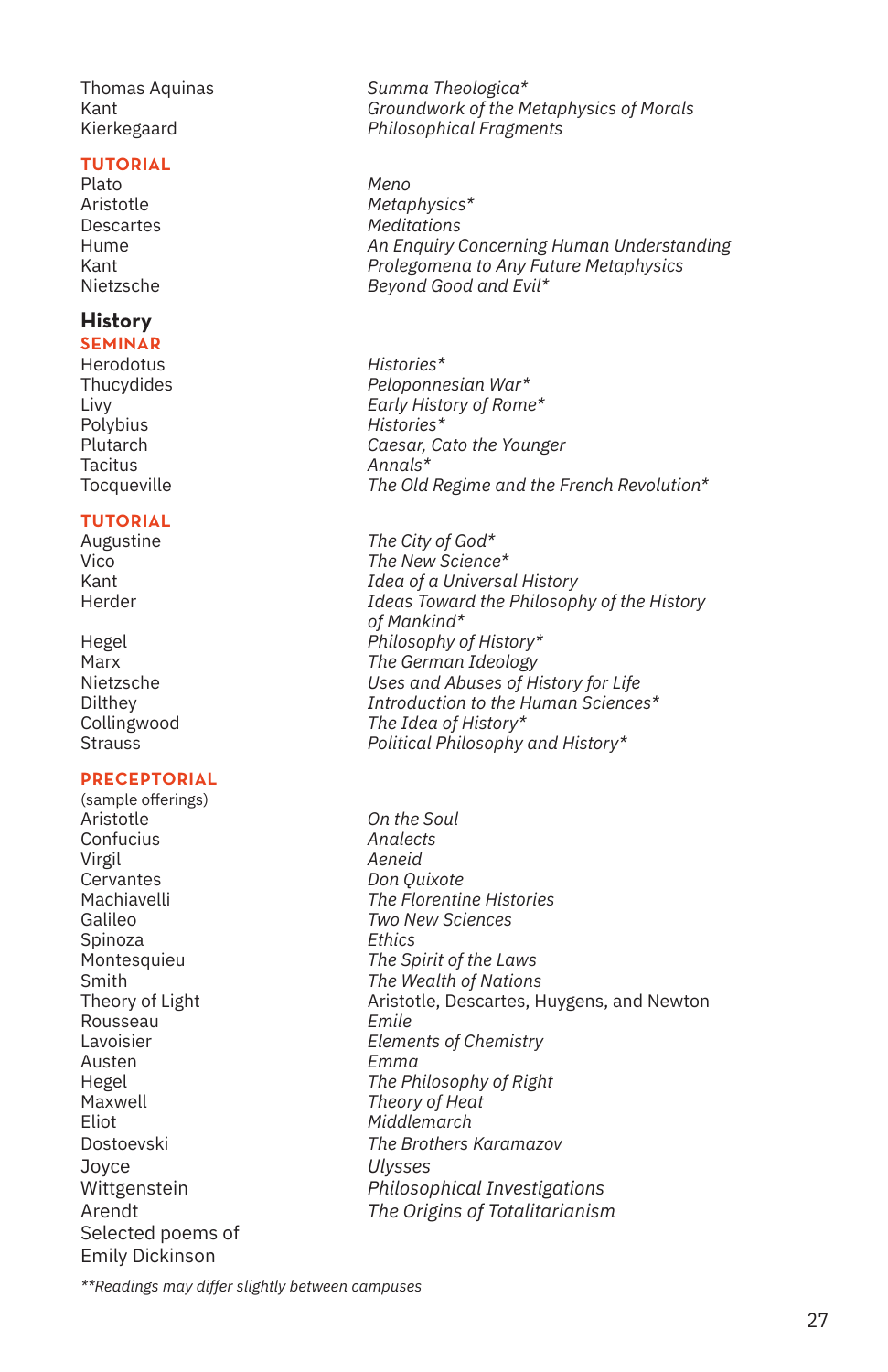# **DEGREE OF MASTER OF ARTS IN EASTERN CLASSICS**

The aim of the Eastern Classics program is to help students seek a deeper understanding of the fundamental and enduring questions that have been raised by thoughtful human beings in the rich traditions of the East. Its course of study consists of 34 semester credit hours, completed in one calendar year, beginning in the fall and concluding in the summer. It is offered only on the Santa Fe campus.

The program includes a series of seminars, preceptorials, and a language tutorial. In the seminar, 14 to 18 students discuss assigned readings from a wide range of Indian, Chinese, and Japanese texts. In the tutorial, students study either Sanskrit or classical Chinese. The goal is not mastery, but rather sufficient familiarity with the elements of the languages to gain some insight into their structure and to translate selected short passages from classical texts. In the preceptorial, students study a single work or theme for an eight-week period. Each student is required to write a substantial paper. As in the other programs, tutors lead classes by posing questions and guiding the discussion, rather than by lecturing in their field of expertise.

Classes meet in late afternoons and evenings to accommodate students who work part-time, but due to the intensive nature of the program, full-time work is not encouraged.

# **THE EASTERN CLASSICS CURRICULUM**

#### **Fall Semester**

#### **CHINESE TUTORIAL**

*(sample offerings)* Pronunciation & grammar Confucius *Analects\** Lao Tzu *Tao Te Ching\**

#### **SANSKRIT TUTORIAL**

*(sample offerings)*

Devanagari script

#### **SEMINAR**

Mo Tzu *Basic Writings of Mo Tzu\** Chuang Tzu *Basic Writings* Mencius *Works\** Hsün Tzu *Writings of Hsün Tzu\** Han Fei Tzu *Writings of Han Fei Tzu\* I Ching Rig Veda Brhadaranyaka Upanishad Kena Upanishad Mundaka Upanishad Katha Upanishad* Patanjali *Yoga Sutra*

Gonda *A Concise Elementary Grammar of the Sanskrit Language*

Lao Tzu *Tao Te Ching* Confucius *Analects, The Great Learning and The Doctrine of the Mean* Sima Qian *The Grand Scribe's Records\**

Ishvara Krishna *Sankhya Karika, Tattva-Kaumudi\**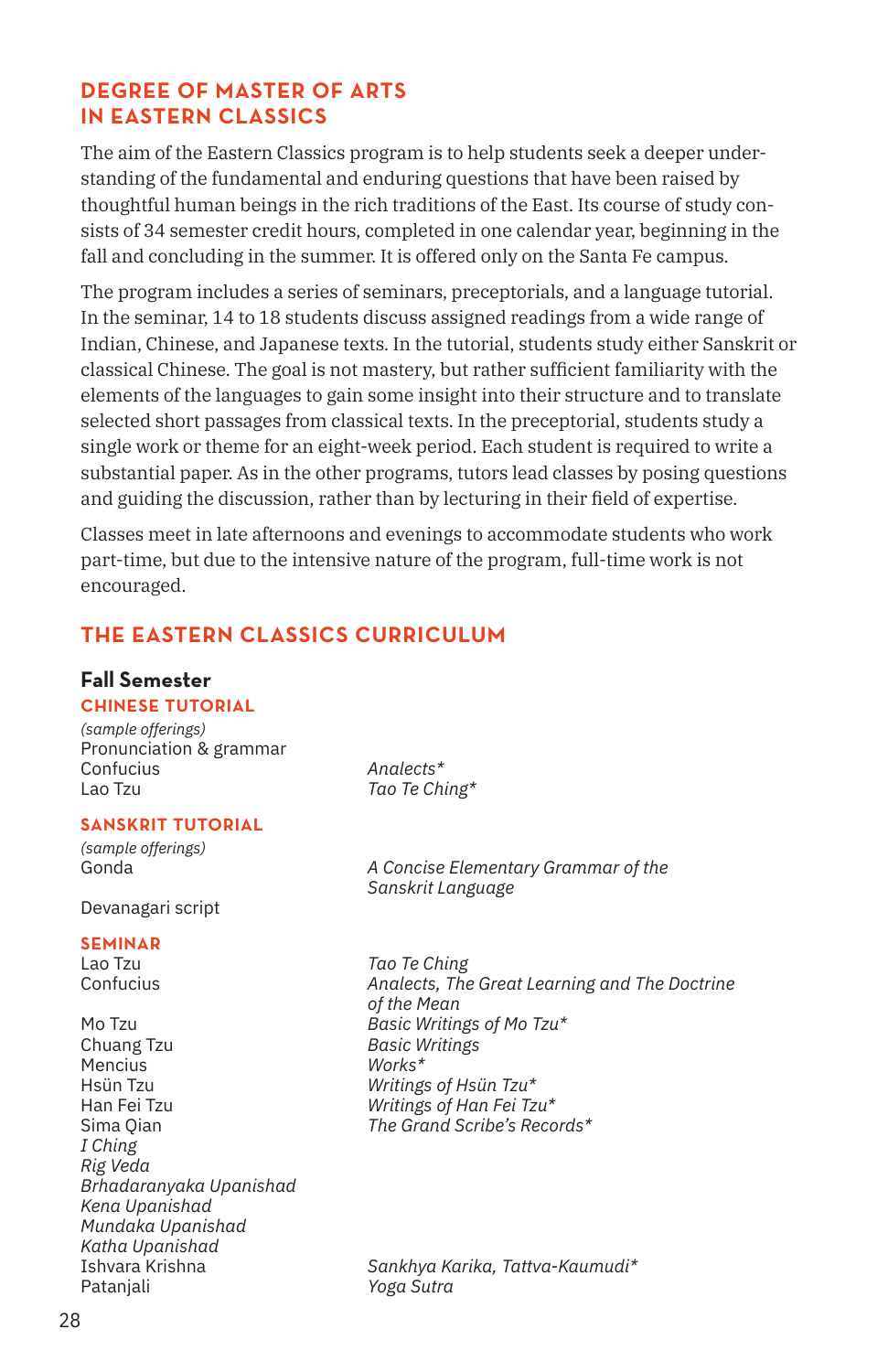**PRECEPTORIAL** 

*(sample offerings)*

Confucius **Analects** 

# **Spring Semester**

**CHINESE TUTORIAL**

*(sample offerings)*

Mencius *Works\**

#### **SANSKRIT TUTORIAL**

*(sample offerings)*

#### **SEMINAR**

Abhinavagupta *Dhvanyaloka\**

#### **PRECEPTORIAL**

*(sample offerings)*

Ts'ao Hsüeh-Ch'in *Story of the Stone* Sima Qian *The Grand Scribe's Records* Neo-Confucian Texts Chinese Vernacular Prose of the Ming Dynasty

# **Summer Semester**

#### **SEMINAR**

Dogen *Shobogenzo\**

#### **PRECEPTORIAL**

*(sample offerings)*

*\*selections*

Jayadeva *Gitagovinda*

*Mahabharata* (required) *I Ching* (sample offerings) Chuang Tzu *Basic Writings* Lao Tzu *Basic Writings*

T'ang Poetry

*Bhagavad-Gita\** Nagarjuna: *Madhyamika-shastra\**

Kalidasa *Shakuntala, Kumarasambhava and Meghaduta* Jaimini *Mimamsa Sutra\**  $Shlokavartika, Katha Upanishad, Institutes of Manu$ *Kautilya: Artha-Shastra, Kama Sutra\*, Mahabharata Bhagavad-Gita* Jayarasi Bhatta *Tattvopaplavasimha\** Ashvaghosha *Buddhacarita*, *Majjhima Nikaya\*, Vimalakirti Sutra\** Nagarjuna: *Madhyamika-shastra* Chandrakirti *Prasannapada*, *Lankavatara Sutra\** Guadapada *The Great Karika on the Mandukya Upanishad* Shankara *Commentary on the Vedanta Sutras* Record of the Peach Blossom Fountainhead *Chinese Poetry\*, Diamond Sutra, Heart Sutra* Hui-Neng *Platform Sutra of the Sixth Patriarch* Chu Hsi *Chu Tzu, ch'uan-shu, Chu Tzu wen-chi*

> *Rig Veda Upanishads*

*The Tale of the Heike, Lotus Sutra* Sei Shonagon *The Pillow Book\** Kenko *Essays in Idleness* Basho *The Narrow Road to the Deep North* Chushingura *The Treasury of Loyal Retainers*

Murasaki Shikibu *The Tale of Genji (required)*